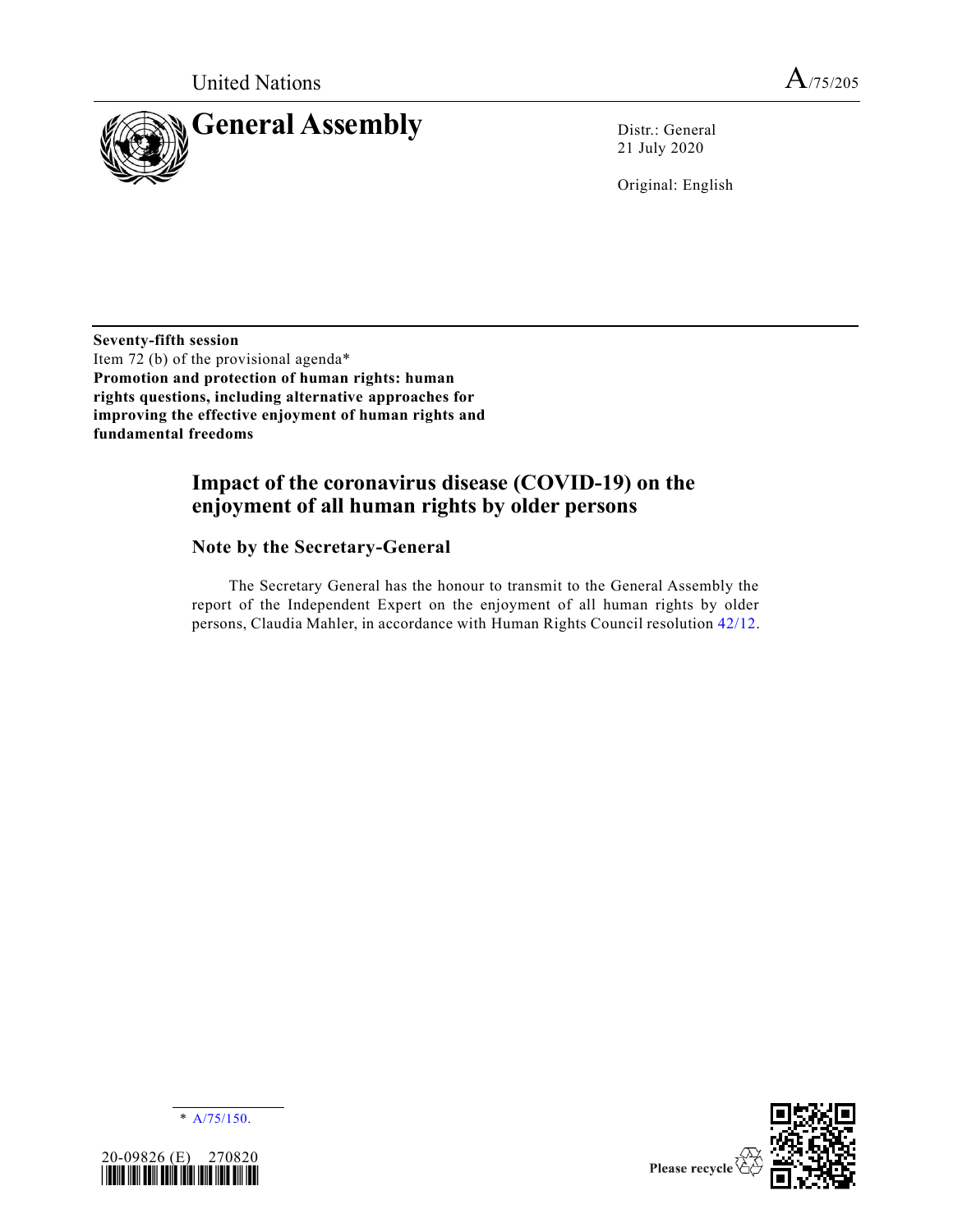# **Report of the Independent Expert on the enjoyment of all human rights by older persons, Claudia Mahler**

# *Summary*

In the present report, the Independent Expert on the enjoyment of all human rights by older persons, Claudia Mahler, examines the impact of the coronavirus disease (COVID-19) on the enjoyment of all human rights by older persons. The COVID-19 pandemic has put a spotlight on the human rights protection challenges facing older persons in societies around the world. While the infection spreads among persons of all ages, older persons and those with underlying medical conditions are at higher risk of serious illness and death from COVID-19. Symptomatic individuals in their seventies are 20 times more likely to require hospitalization than young adults, and case fatality rates suggest a notable increase in risk after the age of 60, with progressively worse outcomes at older ages. As the pandemic spreads in developing countries, the needs of older persons may also differ, and severe disease and mortality rates for older persons may increase even further if fragile health and social protection systems are overwhelmed. The impact on older persons has broader consequences, with prolonged lockdowns affecting the social and economic well-being of older persons, especially those living alone.

To inform a human rights-based approach to older persons in the context of COVID-19, there continues to be an urgent need for disaggregated data, which was the focus of the former Independent Expert's thematic report to the Human Rights Council [\(A/HRC/45/14\)](https://undocs.org/en/A/HRC/45/14). This need will remain valid as States tackle prevention and the ongoing response to the spread of the pandemic.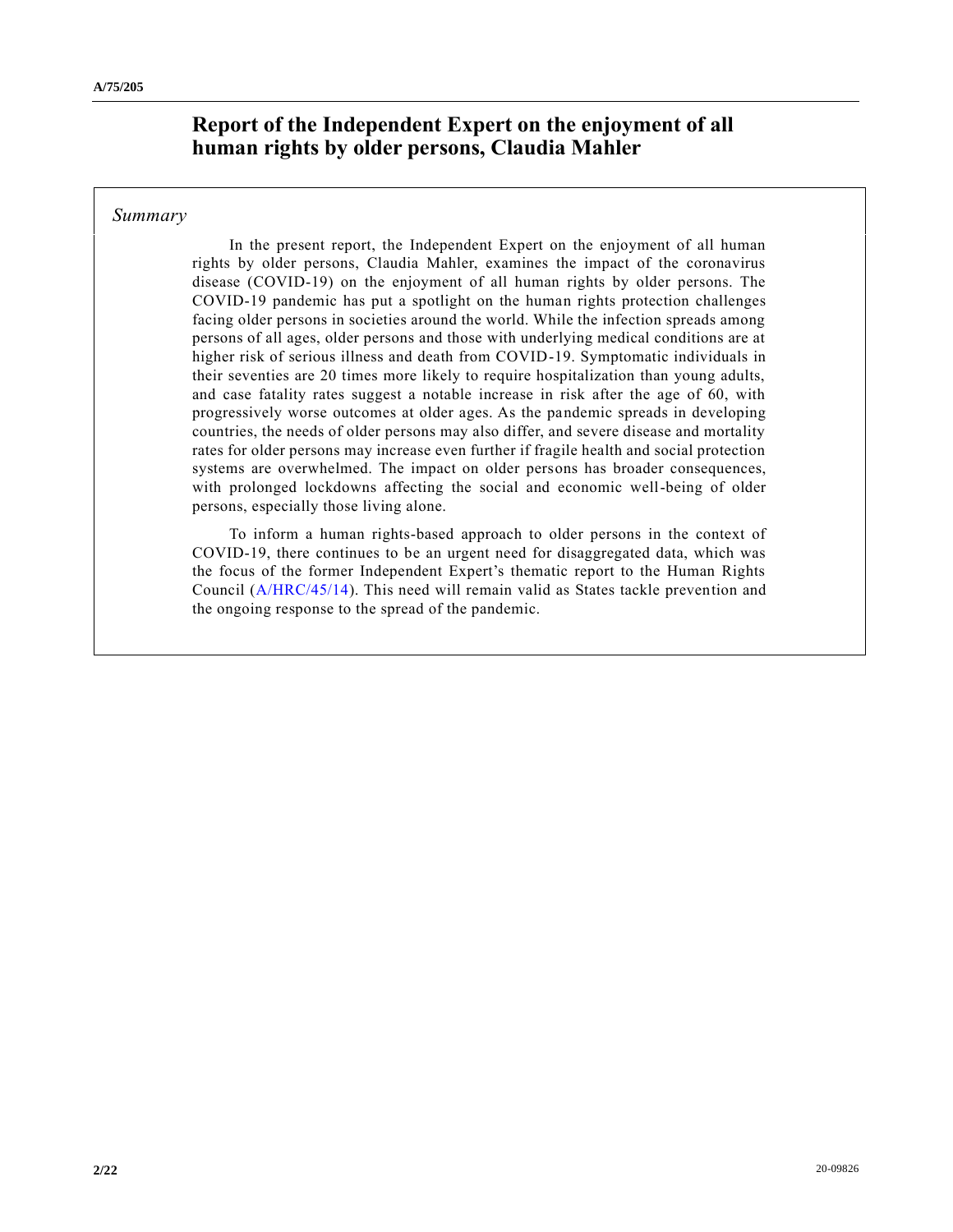# Contents

|                                                                                           | Page |
|-------------------------------------------------------------------------------------------|------|
|                                                                                           |      |
|                                                                                           |      |
| III. Impact of the coronavirus disease (COVID-19) on the human rights of older persons  8 |      |
|                                                                                           |      |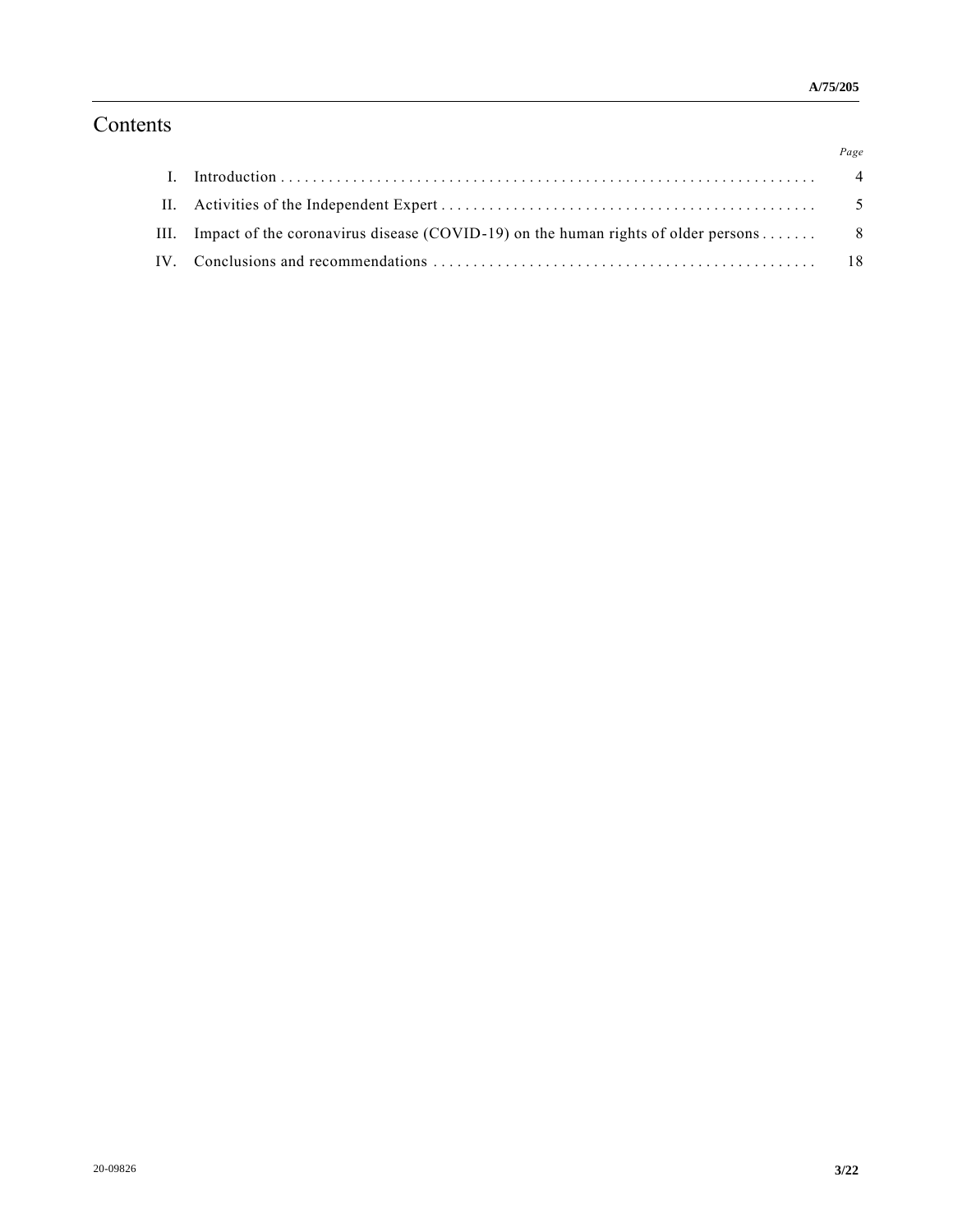# **I. Introduction**

1. The Independent Expert on the enjoyment of all human rights by older persons, Claudia Mahler, is pleased to submit her first report to the General Assembly since assuming the mandate in May 2020. In accordance with Human Rights Council resolution [42/12,](https://undocs.org/en/A/HRC/RES/42/12) by which the Council extended the mandate of the Independent Expert according to the terms set out by the Council in its resolution [33/5,](https://undocs.org/en/A/HRC/RES/33/5) the Independent Expert oversees the realization and fulfilment of the human rights of older persons. The mandate includes strengthening the realization of the human rights of older persons, closing protection gaps and providing advice on ways to strengthen the protection of the human rights of older persons.

2. In discharging the mandate, the Independent Expert is requested, inter alia, to assess the implementation of national, regional and international standards relevant to the rights of older persons and to identify, exchange and promote good practices relating to the promotion and protection of these rights; and to report on developments, challenges and protection gaps in the realization of the rights of older persons. In this context, it is important to stress the need to raise awareness of the challenges in the realization of the human rights of older persons and of the positive contribution of older persons to society, as well as the need to provide them with information about their human rights.

3. In accordance with the mandate, the Independent Expert will engage in dialogue and consult with States and other relevant stakeholders, including United Nations agencies, funds and programmes, regional human rights mechanisms, national human rights institutions, older persons, civil society organizations and academic institutions, and work in close cooperation with States, assisting them when requested, in order to foster the implementation of measures that contribute to the promotion and protection of the rights of older persons.

4. The Independent Expert is committed to integrating a gender and disability perspective throughout the work of the mandate and to addressing multiple, intersecting and aggravated forms of discrimination faced by older persons. Devoting herself to this task, she will work in close coordination with the Open-ended Working Group on Ageing, other special procedures and subsidiary organs of the Human Rights Council, relevant United Nations bodies and the treaty bodies, complementing their work in a meaningful and targeted manner with the aim of strengthening the protection of the human rights of older persons.

5. The Independent Expert would like to take this opportunity to thank the previous mandate holder for her constructive work in discharging the newly established mandate, which laid an important basis for future experts. The past thematic reports give guidance on important topics, such as older persons in emergency situations, social exclusion, automation and robotics, autonomy and care, violence, abuse and neglect, the right to an adequate standard of living and participation.

6. The Independent Expert's comprehensive thematic report to the Human Rights Council in 2016 [\(A/HRC/33/44\)](https://undocs.org/en/A/HRC/33/44), requested by the Council in its resolution [24/20,](https://undocs.org/en/A/HRC/RES/24/20) was of particular importance. It provided an assessment of the situation of older persons based on information collected during the reporting period (June 2014 to June 2016), contained an analysis of human rights protection gaps and best practices, assessed the human rights implications of the implementation of the Madrid International Plan of Action on Ageing, 2002, and highlighted the areas in which more in-depth analysis and continued monitoring of developments were required to ensure the promotion and protection of the human rights of older persons.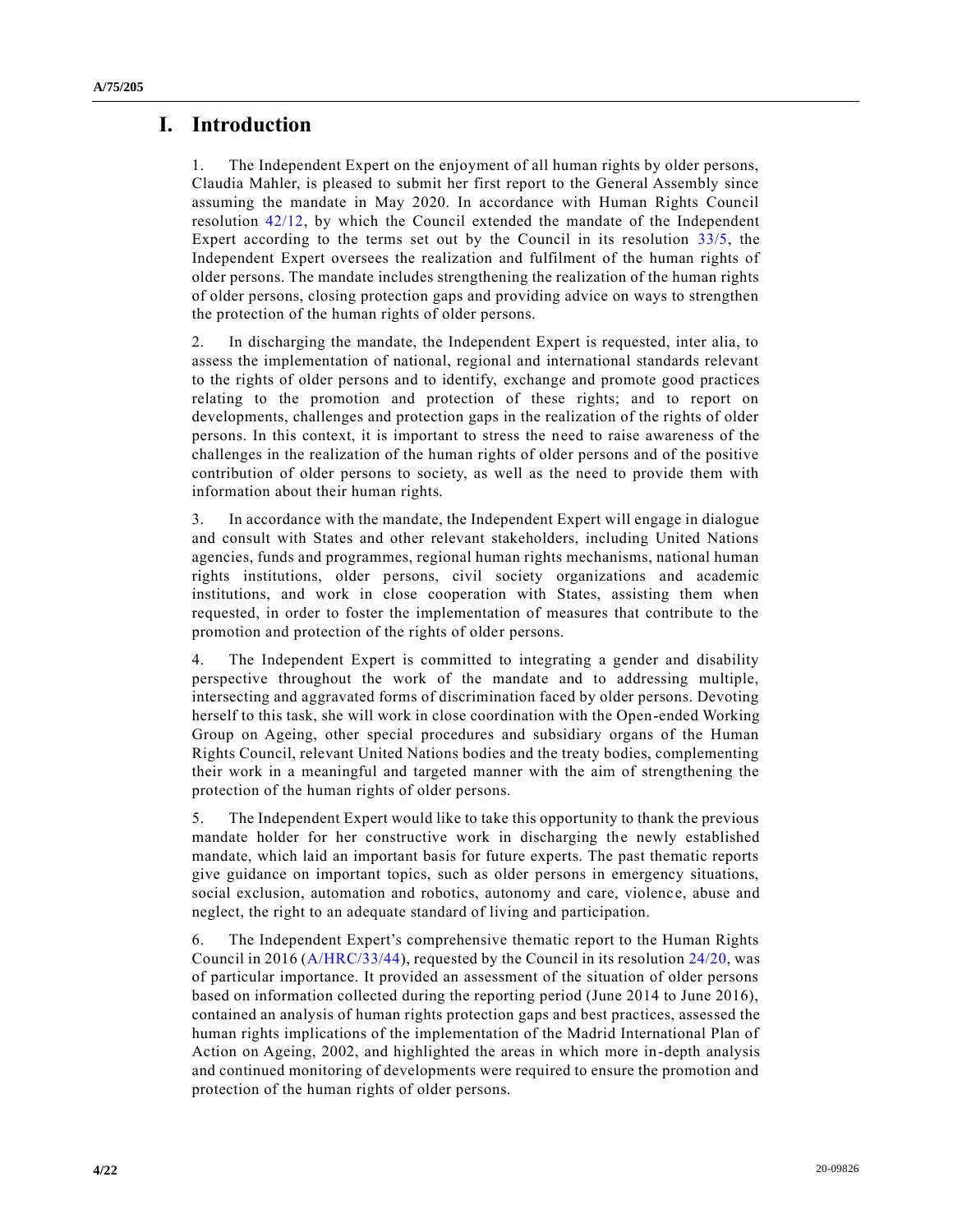7. In the report, the Independent Expert stressed that the lack of a comprehensive and integrated international legal instrument for the promotion and protection of the rights and dignity of older persons has significant practical implications given that: (a) existing regulations do not cohere, let alone conceptualize regulatory principles to guide public action and the policies of Governments; (b) general human rights standards do not consider the recognition of rights in favour of older persons; (c) it is difficult to clarify the obligations of States with respect to older persons; (d) procedures for monitoring human rights treaties generally ignore older persons; and (e) current instruments do not make the issues of ageing visible enough, which precludes the education of the population and with it, the effective integration of older persons.

8. In the same report, the Independent Expert noted the progress achieved to date, including that the cross-regional consensus had been consolidated and that the discussions in New York had gained new impetus and direction through the crossfertilization of the various mechanisms and the findings in the comprehensive thematic report of the Independent Expert in 2016.

# **II. Activities of the Independent Expert**

9. During the reporting period, the former Independent Expert, Rosa Kornfeld-Matte, visited China, from 25 November to 3 December 2019 (see A/HRC/45/14/ Add.1), and New Zealand, from 2 to 12 March 2020 (see [A/HRC/45/14/Add.2\)](https://undocs.org/en/A/HRC/45/14/Add.2). She expressed her appreciation to the Governments of those countries for their cooperation before, and the fruitful and constructive dialogue during and after, her visits.

10. Pursuant to General Assembly resolution [72/144,](https://undocs.org/en/A/RES/72/144) the Independent Expert addressed and engaged in an interactive dialogue under the agenda item entitled "Social development" on 1 October 2019. She shared her main findings and made recommendations to assist States and other stakeholders in designing and implementing appropriate and effective frameworks to ensure the promotion and protection of the rights of older persons in emergency situations.

11. In her statement marking the thirtieth International Day of Older Persons, on 1 October 2019, the Independent Expert called on everyone to stand up for older persons' rights. She stressed that older persons – unlike women, children, persons with disabilities and migrants or refugees – are not protected by a specific universal human rights instrument, and noted that the absence of a dedicated legal instrument for older persons may explain the lack of attention to the specific challenges faced by older men and women in the global policy framework, including the Sustainable Development Goals, which guide the actions of the United Nations on the ground. She emphasized that it was essential for the implementation of the Sustainable Development Goals to be grounded in the international human rights framework to ensure the inclusiveness and sustainability of the gains over time.

12. On 30 September and 1 October 2019, the Ministry of Labour and Social Affairs of Czechia convened an international conference on the human rights of older persons and invited the Independent Expert to participate in a panel discussion on violence, abuse, maltreatment and neglect. The conference brought together some 150 participants in two interactive panel discussions on implementation and regulatory shortcomings and was informed by previous reports and recommendations of the Independent Expert.

13. From 5 to 7 November 2019, the Independent Expert participated in a workshop on the theme "Legal, ethical and social implications of ageing: towards an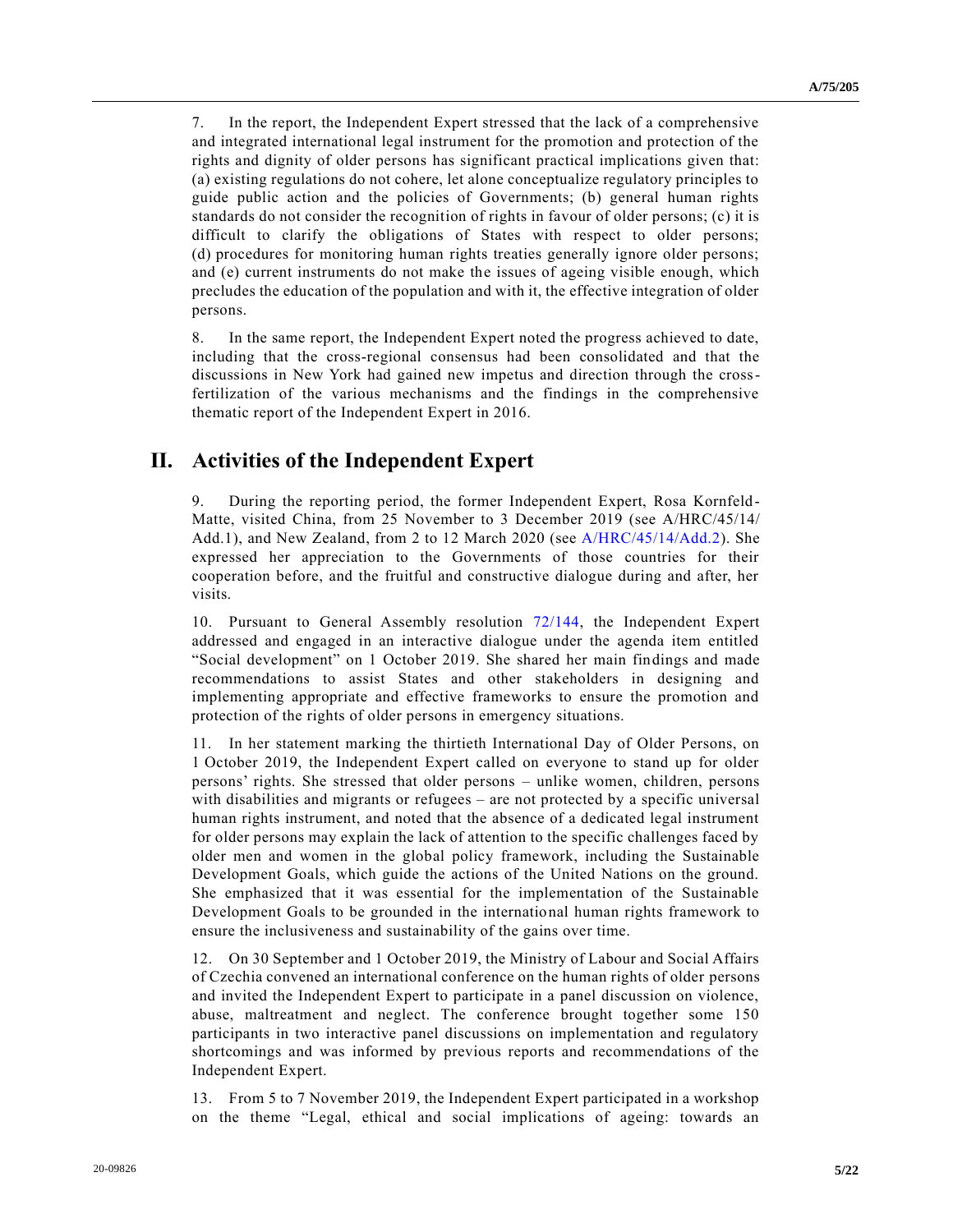international legal framework to advance the human rights and health of older persons". The Brocher Foundation in Geneva brought together an interdisciplinary group of scholars and senior representatives from international organizations and Geneva-based institutions to consider how to advance questions pertaining to health and human rights and harness synergies in a potential legal instrument on older persons, and to consider alternative treaty body monitoring mechanisms to inform the Open-Ended Working on Ageing.

14. On 18 November 2019, the Independent Expert gave a briefing to the intergovernmental Working Group on Ageing of the Economic Commission for Europe on findings and recommendations with regard to older persons in humanitarian emergency situations. The briefing informed Policy Brief No. 25 on older persons in emergency situations.

15. On 17 and 18 December 2019, the Independent Expert participated in the first ever Global Refugee Forum, which was held in Geneva. The engagement provided an opportunity to further disseminate the findings and recommendations of the report of the Independent Expert on older persons in emergency situations [\(A/HRC/42/43\)](https://undocs.org/en/A/HRC/42/43) to the expert constituency of the Forum, with a view to providing a basis for concrete pledges to promote and protect the human rights of forcibly displaced older persons as part of efforts to build more inclusive societies.

16. On 21 January 2020, the Independent Expert participated, with the International Telecommunication Union and the Inter-Agency Group on Ageing, in a webinar focused on information and communications technologies and older persons. This was an opportunity for the Independent Expert to further disseminate her findings and share specific recommendations regarding the potential of and the risks associated with progressing digitalization from a human rights angle.

17. In the context of the coronavirus disease (COVID-19) outbreak, the Independent Expert issued a call to exercise solidarity and better protect older persons. She expressed her deep concerns that decisions regarding the allocation of scarce medical resources may be made solely on the basis of age and urged for triage protocols to be developed and followed to ensure that such decisions are based on medical needs and the best scientific evidence available. The Independent Expert further deplored the deep-rooted ageism that the pandemic has brought to the fore.

18. The impact of COVID-19 has also marked the initial activities of the new Independent Expert, Claudia Mahler, who assumed her functions on 1 May 2020. During a webinar organized by the NGO Committee on Ageing on 12 May, she engaged in a conversation with the United Nations High Commissioner for Human Rights regarding ways to promote the rights of older persons during these challenging times and how to move from debate to action. The webinar included 500 participants from around the globe, and the Permanent Representatives of Chile and of Slovenia, in their respective capacities as Chairs of the Group of Friends of the Human Rights of Older Persons in New York and in Geneva, delivered statements at the opening and closing of the event.

19. On 21 May 2020, the Independent Expert participated as a panellist in a webinar on palliative care and COVID-19. She stressed the need for urgent and sustainable responses to improve palliative care for older persons and emphasized the obligation of States to prevent pain and suffering, which could amount to cruel, inhuman or degrading treatment. She was also a panellist in a webinar entitled "Protecting the rights of older persons during the COVID-19 pandemic", organized by the United Nations Population Fund (UNFPA) on 27 May 2020, in which she outlined the priority issues she intended to address during the COVID-19 pandemic and stressed the necessity to move the rights of older persons to the centre of the political and policy arenas.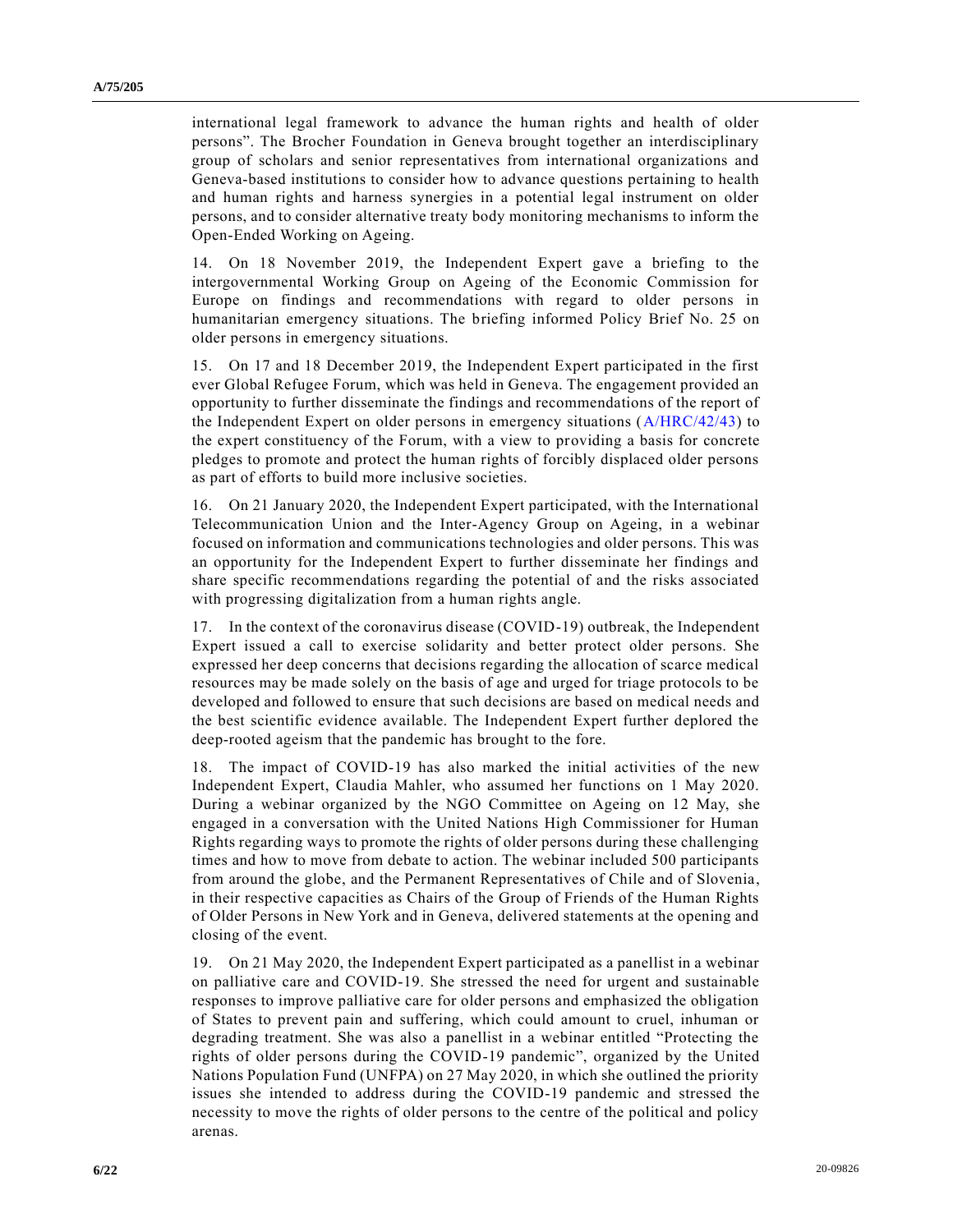20. Considering the regional dimension, the Independent Expert, on 5 June 2020, participated as a panellist in a web talk convened by the African civil society Stakeholder Group on Ageing on the impact of COVID-19 on the human rights of older persons. In her statement, she focused on the importance of the Protocol to the African Charter on Human and Peoples' Rights on the Rights of Older Persons in Africa as a normative framework that provides guidance to help to address the key challenges of this health pandemic.

21. In her media statement on World Elder Abuse Awareness Day, on 15 June 2020, the Independent Expert urged Governments and the international community to exercise global solidarity and step up action to effectively prevent and protect older persons from physical and psychological abuse, including neglect. On the same day, the Independent Expert produced a video statement at the request of the Red Cross of Serbia as part of a wider campaign to raise awareness on elder abuse. In her statement, she focused on verbal abuse in the press and on social media and called for joint action towards a more inclusive society. To commemorate World Elder Abuse Awareness Day, the Independent Expert took part as a panellist in a webinar entitled "The impact of COVID-19 on violence, abuse and neglect of older persons", which was organized jointly by the NGO Committee on Ageing and International Network for the Prevention of Elder Abuse on 16 June.

22. On 22 June 2020, the Independent Expert was a keynote speaker in the webinar series hosted by the Global Alliance of National Human Rights Institutions on the role and experiences of national human rights institutions in protecting and promoting the rights of older persons in COVID-19 responses and recovery. The Independent Expert highlighted how the pandemic had exposed existing protection gaps at the national and international levels and provided a few options for bridging those gaps in the future, including working collaboratively with key stakeholders, such as national, regional and global human rights institutions.

23. On 6 July 2020, the Independent Expert delivered a keynote speech at a round table on the theme "Protection of the rights of older people", which was organized in cooperation with the Committee on Social Policy and Protection of Veterans' Rights of the Verkhovna Rada of Ukraine and the Ukrainian national news agency, Ukrinform. In her speech, she informed the participants about the mandate and the work of the Open-ended Working Group on Ageing.

24. On 7 July, together with the President of the International Longevity Centre in Brazil, Alex Kalache, the Independent Expert gave opening remarks at a side event during the high-level political forum on sustainable development entitled "Sustainable Development Goal delivery for older persons and persons with disabilities post COVID-19", which was organized by the stakeholder groups on ageing and of persons with disabilities with the support of the Department of Economic and Social Affairs. During the discussion, experts provided national examples of learnings from COVID-19 to accelerate inclusive Sustainable Development Goal delivery.

25. In order to obtain information from a broad geographical base for her report, the Independent Expert issued a call for submissions from States, civil society organizations, national human rights institutions, academics and individuals. A call for submissions<sup>1</sup> was made jointly with a number of other mandate holders who have also dedicated their forthcoming reports to the impact of COVID-19, and the inputs can be found on the dedicated web pages of the participating mandate holders. The inputs submitted exclusively in response to the call for contributions of the Independent  $Expert<sup>2</sup>$  can be found on the website of the mandate holder. Given the

<sup>1</sup> See [www.ohchr.org/EN/HRBodies/SP/Pages/Joint-questionnaire-COVID-19.aspx.](http://www.ohchr.org/EN/HRBodies/SP/Pages/Joint-questionnaire-COVID-19.aspx)

<sup>2</sup> See [www.ohchr.org/EN/Issues/OlderPersons/IE/Pages/callCovid19.aspx.](http://www.ohchr.org/EN/Issues/OlderPersons/IE/Pages/callCovid19.aspx)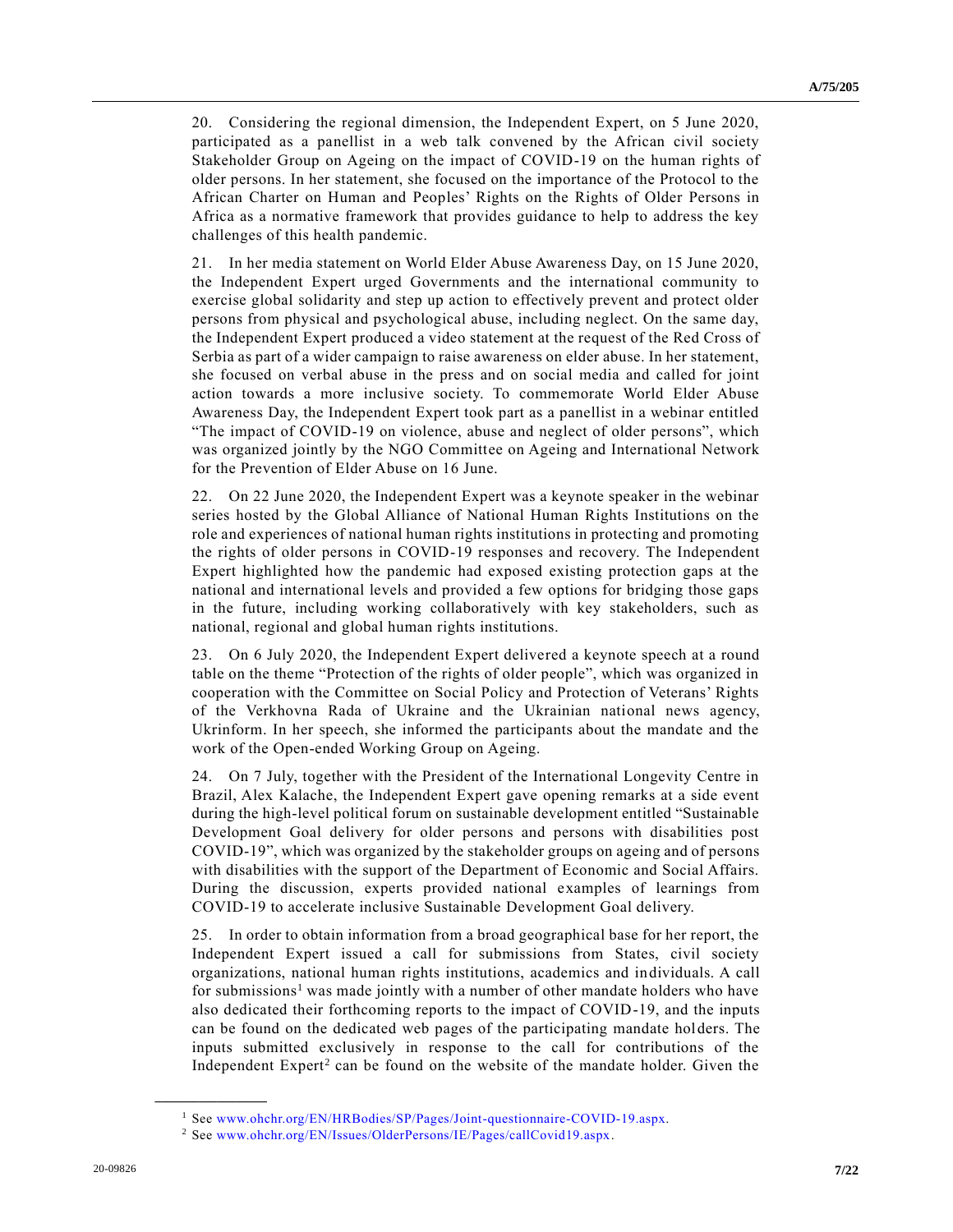short time frame for collecting inputs and the continuing impact of the virus, the Independent Expert may dedicate future reports to the subject.

# **III. Impact of the coronavirus disease (COVID-19) on the human rights of older persons**

26. Older persons are the most heterogeneous of all age groups and cannot be defined through a single age limit. Older persons need to be defined as a social construct based on custom, practice and their role in the community. The pandemic has had very broad effects on older persons: they have been denied health services; they have been physically and socially isolated; and they have been the victims of ageist attitudes. Despite being such a diverse group, older persons have been labelled as vulnerable and branded as burdens to societies. The pandemic has made very evident the urgent need to combat stigma and age discrimination.

27. In his policy brief on the impact of COVID-19 on older persons,<sup>3</sup> the Secretary-General raised awareness of the "untold fear and suffering for older people" caused by the pandemic and expressed his concerns regarding the human rights of older persons in that context. He highlighted the higher fatality rate of older persons and the high risks they face with regard to access to and delivery of health care. He warned of cases of neglect and abuse in institutions and care facilities, as well as the overall increase in age discrimination, which leads to trauma and stigma. He drew attention to the fact that the social protection and health systems in the developing world are already fragile and stressed the importance of including older persons in humanitarian and emergency action plans. He stated that the contributions of older persons to the crisis response as health workers and caregivers needed to be recognized. He urged societies to step up efforts to support older persons and to preserve their rights and dignity at all times. As the Secretary-General stressed, the pandemic has highlighted the lack of access of older persons to multiple rights, and national and international legal frameworks must therefore be improved.

28. A total of 146 Governments signed a statement in support of the policy brief of the Secretary-General.<sup>4</sup> In an unprecedented show of political support, the Governments pledged to fully promote and respect the dignity and rights of older people and to mitigate the negative impacts during and after the COVID-19 pandemic on their health, lives, rights and well-being. The Governments expressed their solidarity and their concerns over ageism, including age discrimination and the stigmatization of older persons, which further aggravate their vulnerabilities. The Governments also showed their willingness to collaborate with partners and key stakeholders to support and launch global and national targeted responses to address the needs and rights of older persons and to work together towards a more inclusive, equitable, resilient and age-friendly worldwide society.

29. The pandemic has not only shed light on the barriers preventing older persons from fully enjoying their human rights, but has also shown that older persons are left behind. It has made visible protection gaps that will need to be addressed beyond the response and recovery stages. It has also highlighted the need not only for urgent action from Governments in response to numerous challenges, but also for preventive measures. In order to alleviate some of the negative economic impacts caused by the pandemic, as at 12 June 2020, 195 countries had introduced or adapted social protection programmes, with 68 countries targeting them to older persons, including

<sup>3</sup> United Nations, "Policy brief: the impact of COVID-19 on older persons", May 2020.

<sup>4</sup> United Nations, Department of Economic and Social Affairs, "146 Member States support the Secretary-General's policy brief on COVID-19 and older persons", 12 May 2020.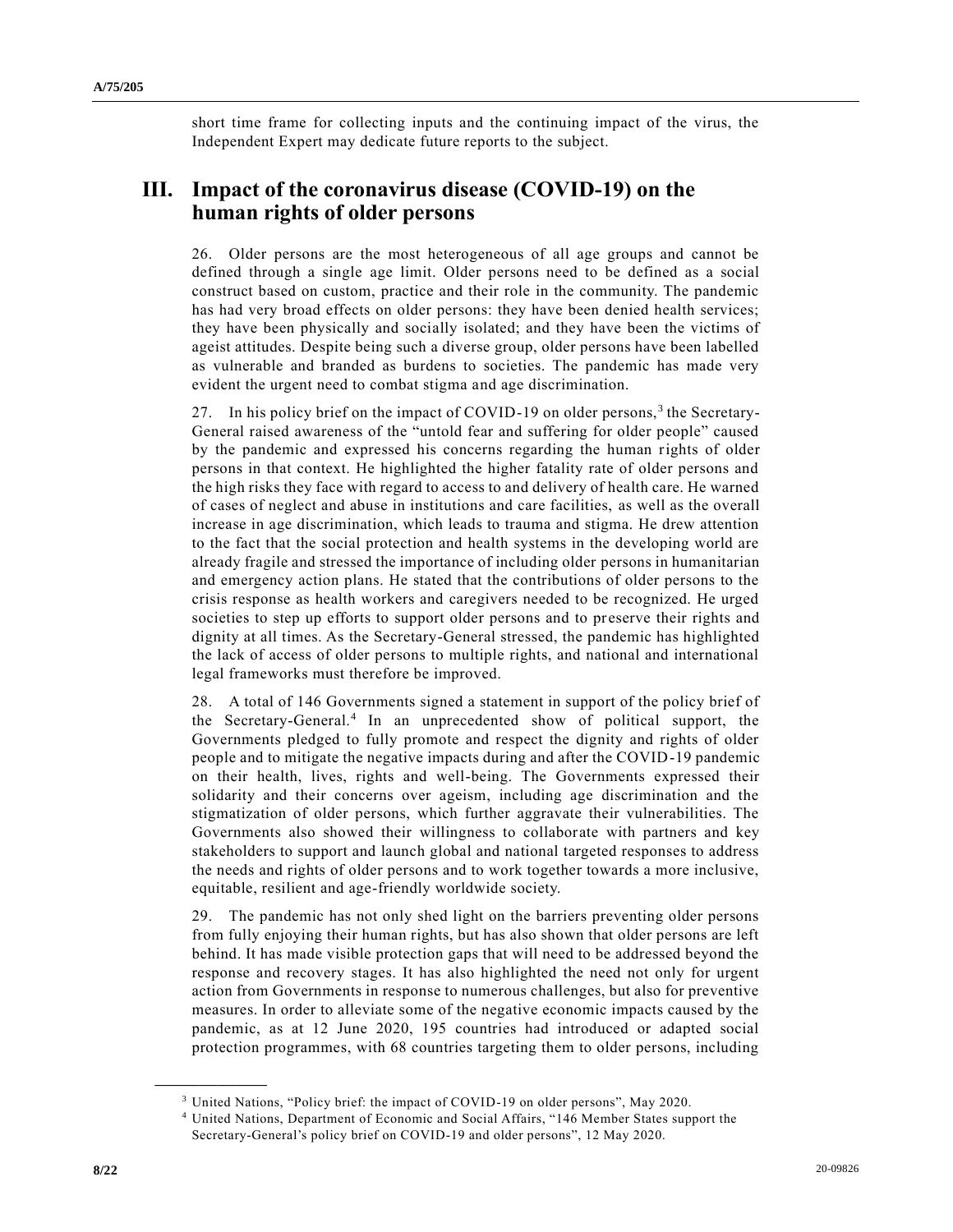through increased pensions, in-kind support, the advance and safe delivery of pensions, cash transfers and the expansion of pension coverage.<sup>5</sup>

#### *Ageism and age discrimination*

30. According to the World Health Organization (WHO), most people infected with the COVID-19 virus will experience mild to moderate respiratory illness and recover without requiring special treatment. While the virus affects people of all ages, older persons and people with weaker immune systems, including those with underlying medical problems such as cardiovascular disease, diabetes, chronic respiratory disease and cancer, are more likely to develop serious illness. <sup>6</sup>

31. Discrimination on the basis of age has occurred during the pandemic. Under article 11 of the International Covenant on Economic Social and Cultural Rights, State parties recognize the right of everyone to an adequate standard of living, including adequate food, clothing and housing. Discriminatory provisions, such as age limits on access to health care and support, education, an adequate standard of living, social protection and financial services, are common practice and therefore frequently considered legitimate (see [A/74/186\)](https://undocs.org/en/A/74/186). While discrimination on the basis of age is not referred to explicitly as prohibited behaviour in either the Covenant or the Universal Declaration of Human Rights, "the prohibition of discrimination on the grounds of 'other status' could be interpreted as applying to age". <sup>7</sup> However, the absence of age as a clear ground for discrimination reveals a gap in the international human rights framework. As a result, many national anti-discrimination laws fail to address agerelated discrimination in a holistic manner.

32. During the pandemic, ageist attitudes have become visible in the form of verbal abuse and negative images targeting older persons in the media and public debates around the globe. The pandemic has drastically amplified prevalent ageism, which results also from the portrayal of older persons as unproductive and as burdens to societies. These intergenerational resentments, which have become evident during the pandemic, often result in a breach of basic human rights and attacks against the human dignity of older persons.<sup>8</sup> According to WHO: "Those responsible for infectious disease outbreak response should ensure that all individuals are treated fairly and equitably regardless of their social status or perceived 'worth' to society. They should also take measures to prevent stigmatization and social violence."<sup>9</sup>

## *Right to the highest attainable standard of health*

33. Article 12 of the International Covenant on Economic, Social and Cultural Rights recognizes the right of everyone, including older persons, to the enjoyment of the highest attainable standard of physical and mental health. During a pandemic, when resources are stretched and limited, access to health may be crucial to ensure the right to life and may prove a significant challenge when State parties need to take steps to prevent, treat and control epidemic diseases. Under article 2 of the Covenant, States parties undertake to achieve the rights recognized in the Covenant, to the maximum of their available resources, without discrimination of any kind, including

<sup>&</sup>lt;sup>5</sup> Input to questionnaire received from HelpAge International.

<sup>6</sup> World Health Organization (WHO), coronavirus disease (COVID-19) web page. Available at [www.who.int/health-topics/coronavirus#tab=tab\\_1.](http://www.who.int/health-topics/coronavirus#tab=tab_1)

<sup>7</sup> Committee on Economic, Social and Cultural Rights, general comment No. 6 (1995) on the economic, social and cultural rights of older persons, paras. 11–12.

<sup>8</sup> See Office of the United Nations High Commissioner for Human Rights, "'Unacceptable' – United Nations expert urges better protection of older persons facing the highest risk of the COVID-19 pandemic", 27 March 2020; and United Nations, "Policy brief: the impact of COVID-19 on older persons".

<sup>9</sup> WHO, *Guidance for Managing Ethical Issues in Infectious Disease Outbreaks* (WHO, 2016).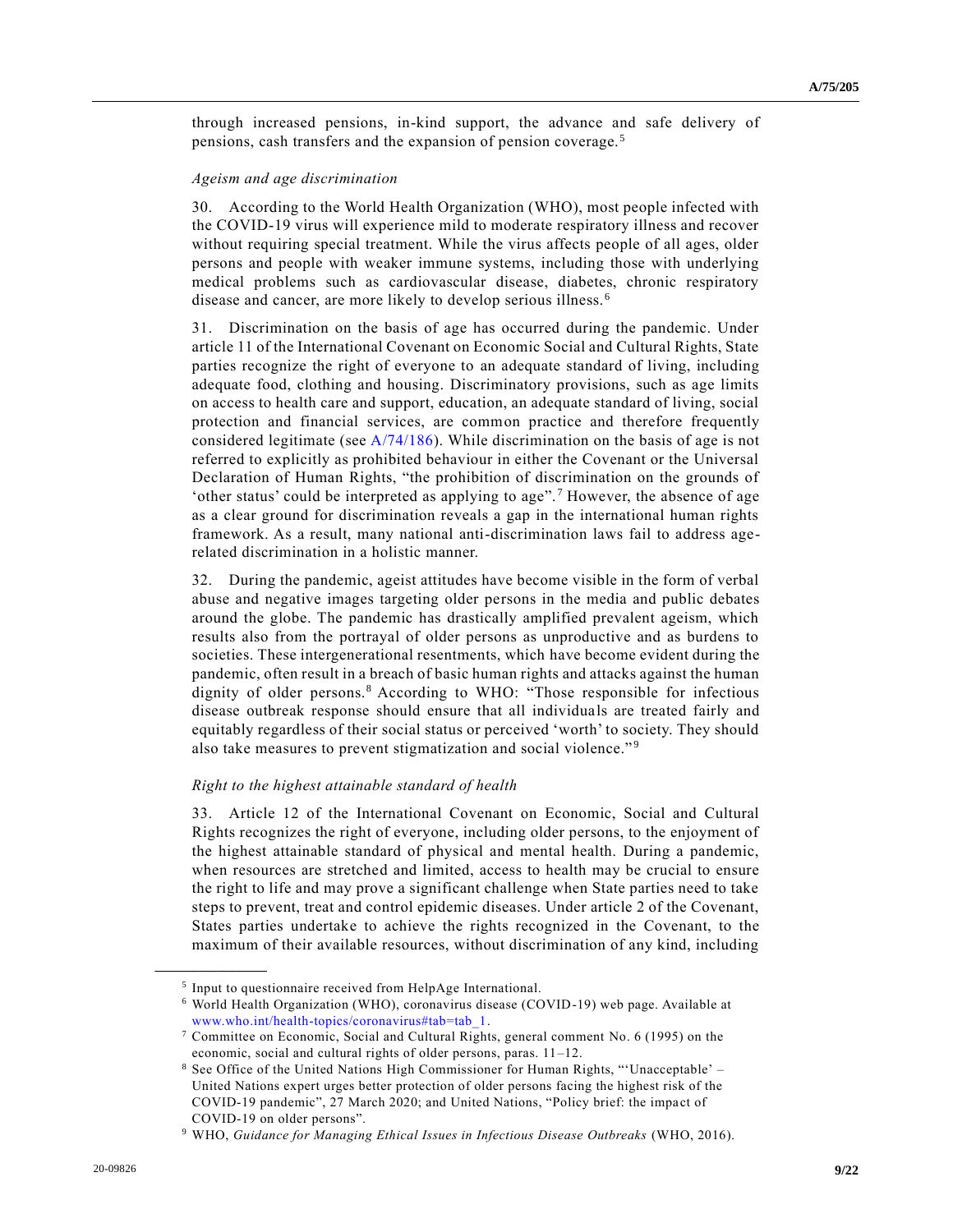age discrimination. Governments may therefore need at times to determine and justify their budgetary priorities. In this regard, States parties, as duty bearers, must ensure that public health policies have no discriminatory or ageist policies against older persons. In its general comment No. 14 (2000) on the right to the highest attainable standard of health, the Committee on Economic, Social and Cultural Rights set out the conditions under which States parties will have to carry out their obligations with respect to the right to health, including ensuring accessibility in four dimensions: non discrimination, physical accessibility, economic accessibility and information accessibility. The Committee also stressed that the "right to treatment includes the creation of a system of urgent medical care in cases of … epidemics … and the provision of disaster relief and humanitarian assistance".

34. The human right to health requires that medical care be accessible to all people, but a number of efforts in response to COVID-19, including lockdowns and physical distancing, are aimed at preventing the increase of patients in need of ventilators from overwhelming health-care systems. The Special Rapporteur on the right of everyone to the enjoyment of the highest attainable standard of physical and mental health noted in a previous report that "under the right-to-health framework, health facilities, goods and services should be made available … in sufficient quantity. In many cases, older persons are affected by selective unavailability because of rationing of medical care, i.e. allocation and prioritization of health resources, which often results in de-prioritizing older persons for health treatment" [\(A/HRC/18/37,](https://undocs.org/en/A/HRC/18/37) para. 25).

35. During life-threatening pandemics such as COVID-19, the access of older persons to medical treatments and health care is hindered. In developing countries, weak health systems or health care requiring out-of-pocket expenditure leave millions of people, especially those in the poorest groups, without access to basic care.

36. The pandemic has shown that, in practice, hospitals introduce a triage approach in response to insufficient resources. Triage procedures needed in such situations must be in line with human rights tenets. Withholding or refusing the provision of medical treatment on the basis of an age limit or social worth is implicitly prohibited under international human rights law. In one particular case, triage was performed taking into account two ethical considerations, namely, the likelihood of short-term survival with the support of the scarce resources and intensive care services and the likelihood of long-term survival. With this categorization, children and adults up to 49 years of age were assigned the highest priority, while older persons aged from 60 to 85 were regarded as lower priority.<sup>10</sup>

37. In response to the extraordinary circumstances during the pandemic, and so as not to overwhelm emergency health-care services responding to critical care patients suffering from respiratory problems caused by COVID-19, a number of elective health-care services were put on hold.<sup>11</sup> The temporary suspension of health services not related to the COVID-19 response has serious consequences for patients with underlying health conditions, including older persons with physical and mental conditions and impairments, in particular those with dementia and those who rely on medical services for treatment and support to live their daily lives autonomously. States must ensure that medical services, which are crucial for the continued healthy living of older persons, are available on a non-discriminatory basis, even during lockdowns. To ensure the smooth delivery of reduced health services during emergency situations, older persons should be provided with related information that is easy to understand and accessible.

<sup>&</sup>lt;sup>10</sup> Elizabeth Lee Daugherty Biddison and others, "Too many patients - a framework to guide statewide allocation of scarce mechanical ventilation during disasters", *Contemporary Reviews in Critical Care Medicine*, vol. 155, No. 4 (April 2019).

<sup>&</sup>lt;sup>11</sup> Input to questionnaire received from Humanity and Inclusion.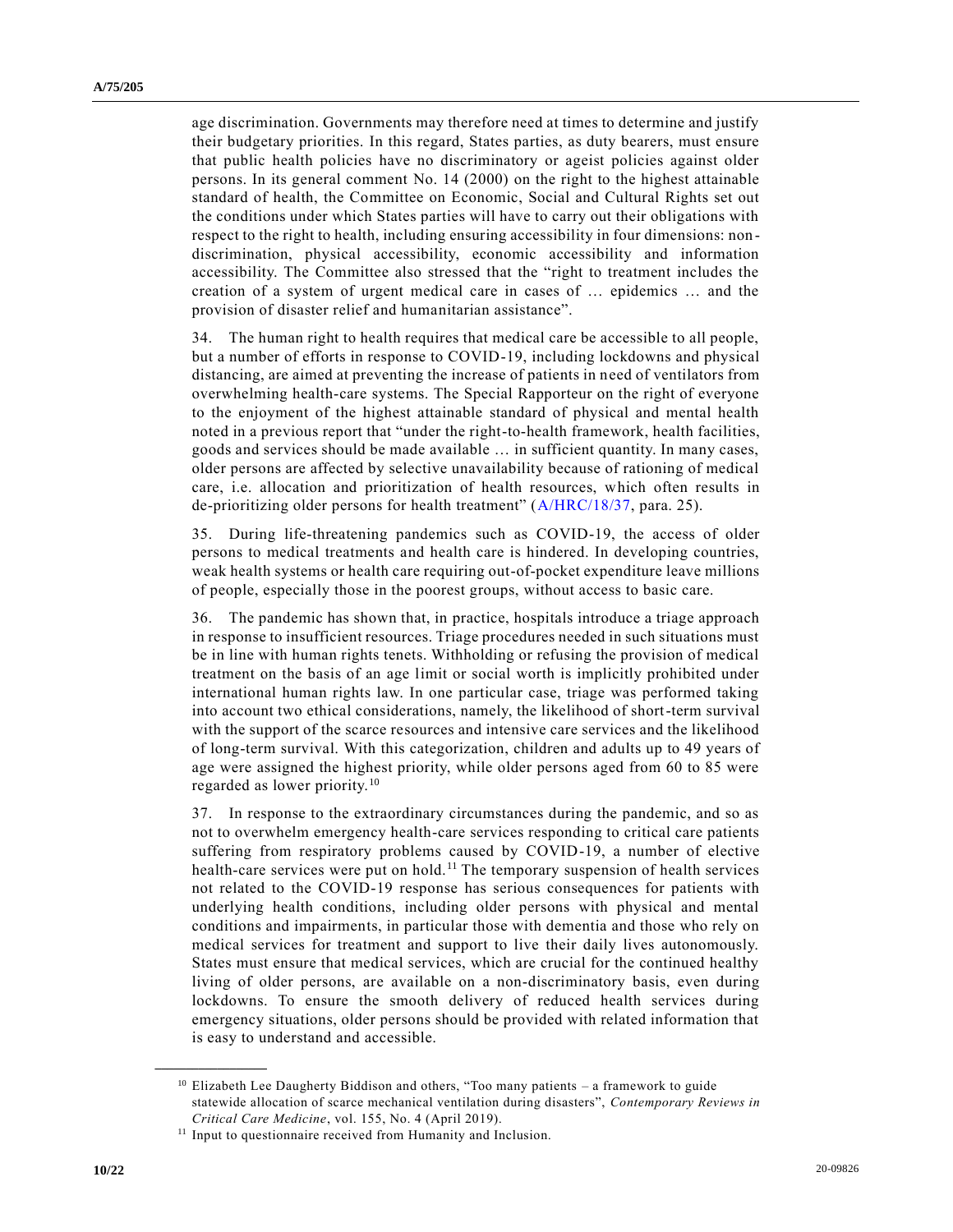38. The mandate received information that, during the pandemic, some older persons had waived their right to intensive care treatment without having been fully informed. Withholding treatment to a patient without obtaining the person's full and informed consent is not in line with human rights law. According to the Convention for the Protection of Human Rights and Dignity of the Human Being with regard to the Application of Biology and Medicine, which is the only legally binding instrument at the international level addressing human rights in the field of biomedicine, "when because of an emergency situation the appropriate consent cannot be obtained, any medically necessary intervention may be carried out immediately for the benefit of the health of the individual concerned". The Committee on Bioethics of the Council of Europe stated that the principle of equity of access to health care should be upheld even when resources are scarce, as they have been in the context of COVID-19. Article 3 of the Convention "requires that access to existing resources be guided by medical criteria, to ensure namely that vulnerabilities do not lead to discrimination in the access to health care".<sup>12</sup>

39. In order to achieve the full realization of the right to health, States must ad opt and implement national health policies<sup>13</sup> or strategies and plans of action based on an assessment of the needs of older persons. Such assessments should be adapted to the needs of older persons and be carried out in consultation with, and with the full participation of, older persons. Older persons living in institutions or alternative settings or at home should not be left behind.<sup>14</sup>

### *Autonomy and care*

40. While the International Covenant on Economic Social and Cultural Rights refers to health policy guidelines with "a comprehensive view, ranging from prevention and rehabilitation to the care of the terminally ill"<sup>15</sup> and to "the importance of an integrated approach, combining elements of preventive, curative and rehabilitative health treatment … aimed at maintaining the functionality and autonomy of older persons; and attention and care for chronically and terminally ill persons, sparing them avoidable pain and enabling them to die with dignity",<sup>16</sup> there is to date no dedicated article that regulates the right to long-term and palliative care. In the United Nations Principles for Older Persons, Governments are encouraged to incorporate the 18 principles into their national programmes. Under the section headed "Independence", principle 6 states that older persons should be able to reside at home as long as possible. Should this not be possible, according to principle 14, under the section headed "Care", older persons should be able to enjoy human rights and fundamental freedoms when residing in any shelter, care or treatment facility, including full respect for their dignity, beliefs, needs and privacy and for the right to make decisions about their care and the quality of their lives. The former Independent Expert dedicated a thematic report to the subject of autonomy and care [\(A/HRC/30/43\)](https://undocs.org/en/A/HRC/30/43), and in her comprehensive report, she laid out crucial care requirements and needs and referred to gaps in the international legal framework governing the human rights of older persons  $(A/HRC/33/44, \text{ paras. } 32-50)$  $(A/HRC/33/44, \text{ paras. } 32-50)$ , which have been accentuated in the context of the virus.

<sup>&</sup>lt;sup>12</sup> Council of Europe, Committee on Bioethics, "Statement on human rights considerations relevant to the COVID-19 pandemic", Strasbourg, 14 April 2020.

<sup>&</sup>lt;sup>13</sup> See input to questionnaire received from Nsindagiza, Rwanda.

<sup>14</sup> AGE Platform Europe, "COVID-19 and human rights concerns for older persons", 1 April 2020.

<sup>&</sup>lt;sup>15</sup> Committee on Economic, Social and Cultural Rights, general comment No. 6 (1995), para. 34.

<sup>&</sup>lt;sup>16</sup> Committee on Economic, Social and Cultural Rights, general comment No. 14 (2000) on the right to the highest attainable standard of health (article 12 of the International Covenant on Economic, Social and Cultural Rights), para. 25.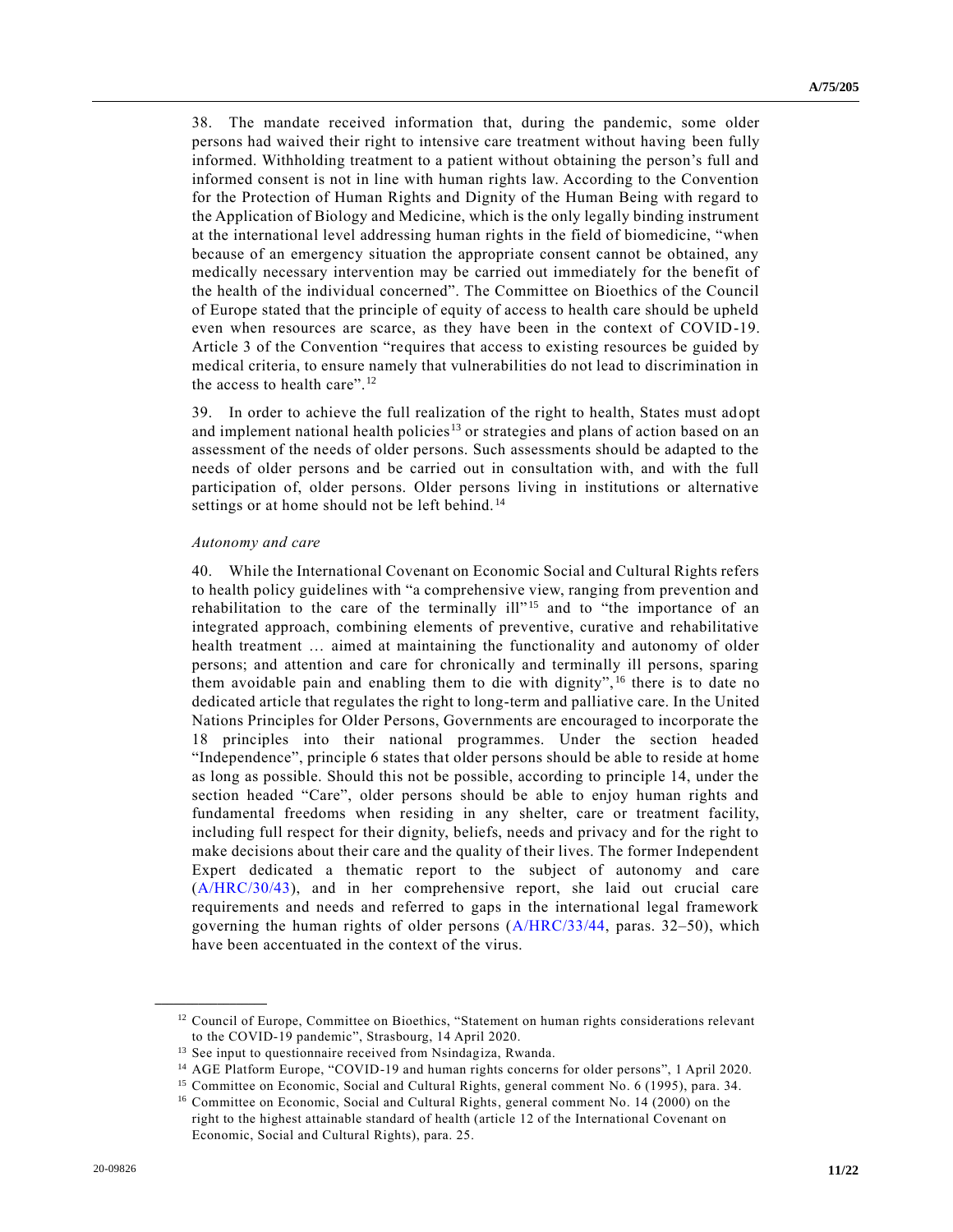41. During the pandemic, it has been evident that care homes have not been prioritized in security and preventive strategies to contain the spread of the virus, despite the highest proportion of fatalities attributed to COVID-19 being among older persons. According to guideline 4 of the WHO *Guidance for Managing Ethical Issues in Infectious Disease Outbreaks*, "particular consideration must be given to individuals who are confined in institutional settings, where they are highly dependent on others and potentially exposed to much higher risks of infection than persons living in the community". In some cases, discrimination was evident in the different medical treatment applied to care home staff compared with the treatment of residents, as well as the insufficient provision of personal protection equipment to care home staff. During lockdowns, older persons were prohibited from leaving their rooms in some care institutions and thus could not maintain ties with their families or even their social networks within the institutions, which in turn negatively affected their physical, mental and psychological health. Other shocking reports included older persons being left to die in institutions with neither the necessary medical treatment or palliative care, nor ultimately the chance to say goodbye to or even see their family and friends.<sup>17</sup>

42. Outside care institutions, many older persons have also lacked access to services owing to the absence of networks, insufficient information and support caused by lockdown situations, and the lack of financial resources for social, support and care services. The pandemic has also magnified the lack of inclusion of older persons in some communities and in emergency measures in general.

43. Despite discouraging information regarding older persons both inside and outside residential care homes, there were some positive signs and good practices. In Austria, the Federal Ministry of Social Affairs issued recommendations to residential care homes in which it emphasized the need for balance between the right to health and the right to social contact, and made it clear that residents could enter public spaces, as could the general public, because such deprivation of movement could constitute illegal deprivation of liberty. <sup>18</sup> Various civil society organizations provided neighbourhood support systems for services to older persons, including food shopping, pharmacies, dog walking and emotional support through window concerts and virtual visits.<sup>19</sup> Young Power in Social Action distributed older person-specific hygiene kits in Rohingya camps and provided biopsychosocial and age-sensitive health services to Rohingya and host communities.<sup>20</sup>

44. While information regarding the actual impact of COVID-19 is still being collected and is incomplete owing to the pandemic being at various stages worldwide, reports show that up to half the deaths in Europe occurred in long-term care facilities.<sup>21</sup> Another report on care homes, which collected evidence on individuals directly or indirectly affected by COVID-19, concluded that, based on data from 26 countries, the share of all COVID-19 deaths that were care home residents was 47 per cent on average. In some cases in which the number of COVID-19 deaths was relatively low, the share of those deaths among care home residents was above 70 per cent, which is proportionately high.<sup>22</sup>

<sup>&</sup>lt;sup>17</sup> United Nations, "Policy brief: the impact of COVID-19 on older persons".

<sup>&</sup>lt;sup>18</sup> Input to questionnaire received from the Austrian Ombudsman Board.

<sup>&</sup>lt;sup>19</sup> Input to questionnaire received from Bundesarbeitsgemeinschaft der Senioren-Organisationen, Germany.

<sup>20</sup> Young Power in Social Action, "YPSA's 'COVID-19 emergency response' project in Chakoria, Cox's Bazar". Available at [http://ypsa.org/2020/05/ypsascovid-19-emergency-response-project](http://ypsa.org/2020/05/ypsascovid-19-emergency-response-project-in-chakoria-coxs-bazar)[in-chakoria-coxs-bazar.](http://ypsa.org/2020/05/ypsascovid-19-emergency-response-project-in-chakoria-coxs-bazar)

<sup>21</sup> Council of Europe, Commissioner for Human Rights, "Lessons to be drawn from the ravages of the COVID-19 pandemic in long-term care facilities", 20 May 2020.

<sup>&</sup>lt;sup>22</sup> The reports are available at [https://ltccovid.org/international-reports-on-covid-19-and-long-term](https://ltccovid.org/international-reports-on-covid-19-and-long-term-care/)[care/.](https://ltccovid.org/international-reports-on-covid-19-and-long-term-care/)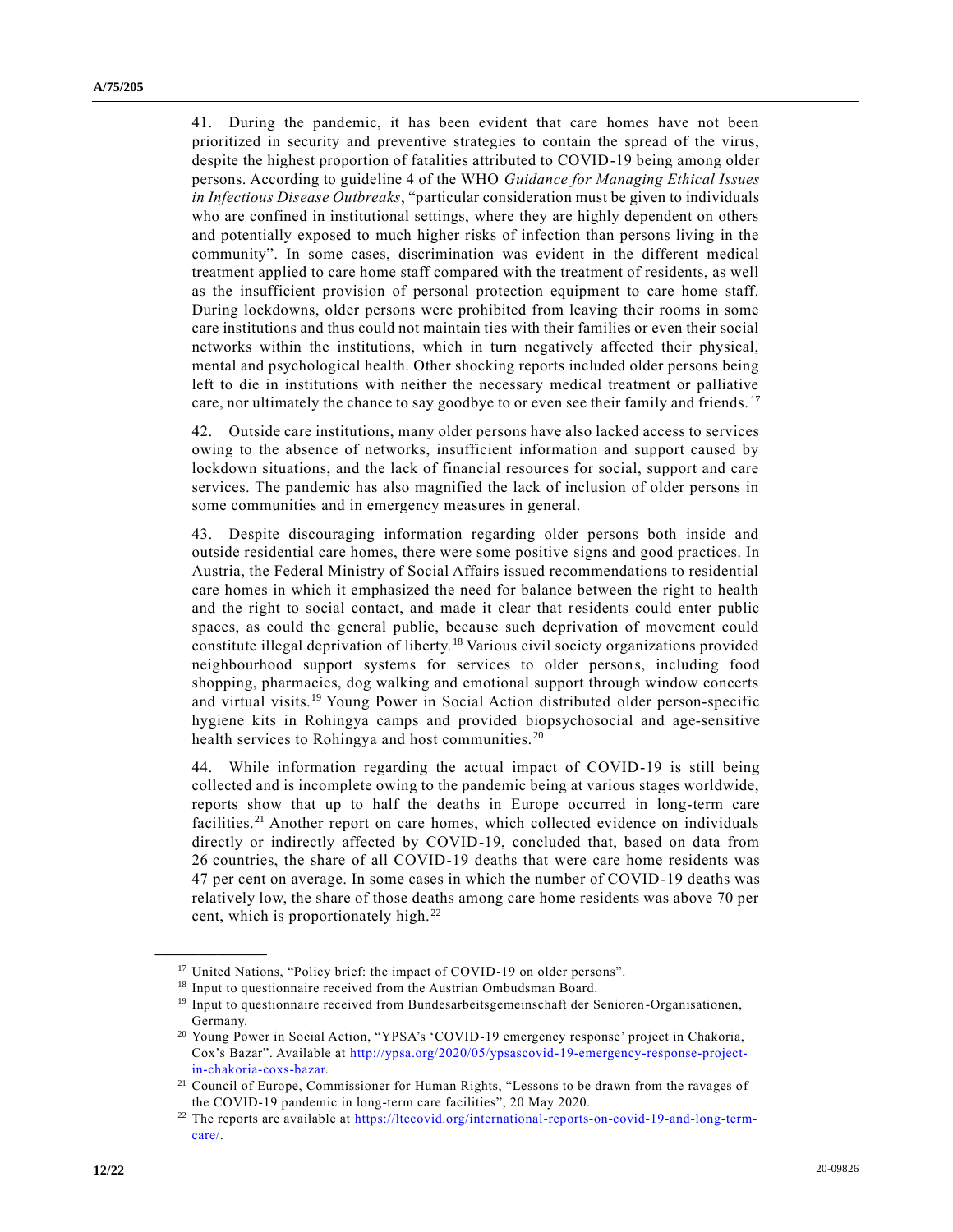## *Palliative care*

45. States must ensure that good-quality palliative care is available, acceptable and accessible and enable timely access to information about existing options for palliative care, support and services. Palliative care is an obligatory and integral part of the full realization of the right of everyone to the highest attainable standard of physical and mental health. The WHO, in its *Guidance for Managing Ethical Issues in Infectious Disease Outbreaks*, calls for efforts to ensure that no patients are abandoned, and one way to do so is to ensure that adequate resources are directed towards providing supportive and palliative care. However, there is currently no normative framework governing the right to palliative care in the international legal framework.

46. In many countries, palliative care is neither recognized as a medical speciality, nor addressed in national legal frameworks. The response to the COVID-19 pandemic has sharply brought to the fore the urgent need for an international normative framework governing the need to provide palliative care in a non-discriminatory manner to meet the increasing demand, as well as the importance of improving patient awareness, the accessibility of services and training for health-care professionals.

# *Impact of isolation*

47. In order to respond to the spread of the virus, Governments have adopted a series of prevention and containment measures, including extensive testing, contact tracing, the closure of public and private facilities and businesses, stay-at-home orders and quarantine measures.

48. While these policies and regulations have affected the population at large, very often regulations were justified as necessary to protect older persons and persons with underlying conditions who are at increased risk if they contract the virus. The stayat-home orders issued in many countries have disproportionately affected older persons facing conflicts in families or in institutions. Lockdown measures have increased the risk of violence, abuse and neglect for older persons. Older women in particular have been targets of violence during the crisis. <sup>23</sup>

49. As a result of stay-at-home orders, many older persons were and are still living in isolation. In many countries, older persons have been subjected to stricter physical distancing measures than other population groups. Strict isolation rules have put older persons at an increased risk of neglect owing to the lack of access to medical or social care and other types of support services necessary to live independently. The independence and financial status of older persons have also been negatively affected when they have been forced to stay away from work without the possibility to telework.

50. At the height of the pandemic, when official monitoring in some c are homes was interrupted to focus on controlling the spread of the virus, the prohibition of regular visits from friends and family removed a crucial informal monitoring mechanism and provided an entry point for violence, abuse and neglect. The situations in care facilities that were not monitored because of lockdowns and physical distancing measures remain unknown. <sup>24</sup> In some States, a ban on all visits could be waived only at the discretion of the manager, for example, if the resident or the visitor was in the final stages of life or if the only way to alleviate a resident's

<sup>&</sup>lt;sup>23</sup> Input to questionnaire received from HelpAge International.

<sup>&</sup>lt;sup>24</sup> Input to questionnaire received from the Commission on Human Rights of the Philippines.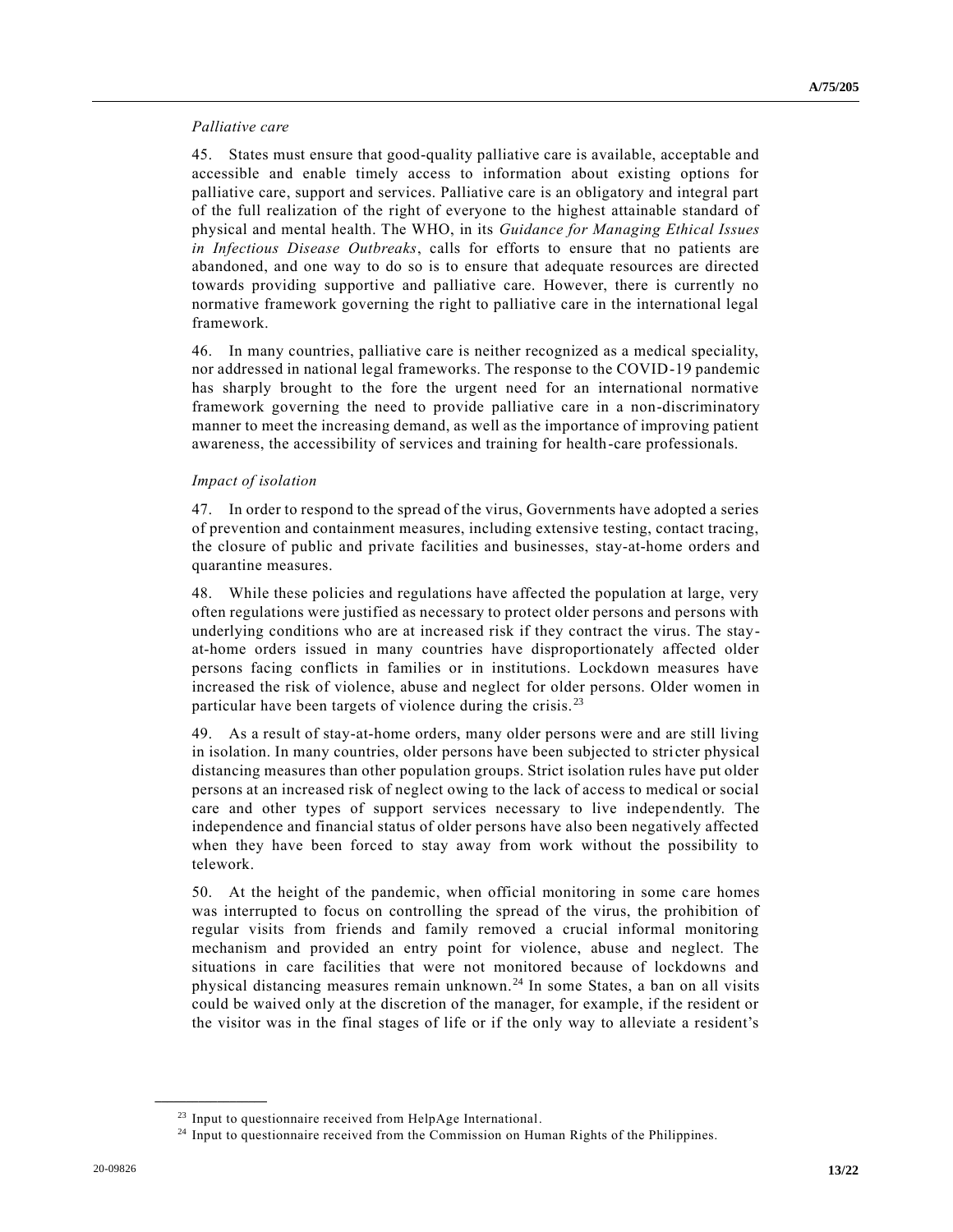anxiety was with a visit. In another State, a "no visitors" policy was applied to 15,000 nursing homes across the country.<sup>25</sup>

51. The neglect of older residents has had tremendous negative outcomes, with some dying<sup>26</sup> as a result of being left in isolation without basic services and care, including proper hydration and nutrition and appropriate sanitary measures.  $27$ 

### *Right to live without violence, abuse or neglect*

52. Expressions of online discrimination targeting older persons often create a climate of exclusion, intolerance and hostility. Unregulated expressions of abuse against older persons online can increase the risk of human rights violations and abuses against them offline. Negative comments can severely affect the physical and mental health of older persons, promote negative images or, in the worst cases, lead to older persons experiencing violence, abuse and neglect. Verbal abuse clearly occurs when older persons face old-age discrimination. Verbal abuse usually occurs not in isolation but in tandem with mental, psychological, physical, sexual or financial abuse.

53. Derogatory comments in the media are a direct attack against the dignity of older persons. Policies based on ageist attitudes cannot be tolerated. Governments must monitor and implement measures to avoid ageist approaches that could lead to older persons experiencing abuse, violence and neglect. Data on experiences of violence, abuse, maltreatment and neglect in later life are largely missing during the crisis, with monitoring systems halted because of lockdown measures. Violence, abuse and neglect remain largely invisible because demographic and health surveys generally exclude from their remit women aged 50 and over and men aged 55 or 60 and over, despite their potential to fill informational gaps. This has to change in order to be able to gather comprehensive data to develop and establish needs-based preventive measures.

### *Right to information*

**\_\_\_\_\_\_\_\_\_\_\_\_\_\_\_\_\_\_**

54. Older persons have the right to be well informed about public affairs, including in times of emergencies. The right of access to information entails that older persons have easy, prompt, effective and practical access to information. Equal access to information is important, especially in the context of emergency situations such as the pandemic. It is essential that information about COVID-19 be compiled and made available in accessible and, if necessary, multilingual formats. <sup>28</sup>

55. The barriers faced by older persons to community engagement, whereby they may not be able to gain access to information about protecting themselves and receiving relevant services, can aggravate the exclusion or marginalization experienced by some older persons. Such barriers include language barriers, especially among speakers of minority languages or older persons with high levels of illiteracy, or lack of access to technologies. <sup>29</sup> Learning programmes and alternative ways of reaching older persons with no digital skills need to be developed. Programmes adapted to the learning approaches of older persons without the skills to

<sup>&</sup>lt;sup>25</sup> Input to questionnaire received from Human Rights Watch.

<sup>&</sup>lt;sup>26</sup> See, for example, inputs to questionnaire received from Liberation Rights, United Kingdom of Great Britain and Northern Ireland, and the Coalition of Caregivers and Advocates for the Elderly, Liberia.

<sup>27</sup> Input to questionnaire received from the International Longevity Centre, Canada.

<sup>28</sup> Human Rights Committee, general comment No. 34 (2011) on the freedoms of opinion and expression.

<sup>29</sup> United Nations, Department of Economic and Social Affairs, "Issue brief: older persons and COVID-19", April 2020.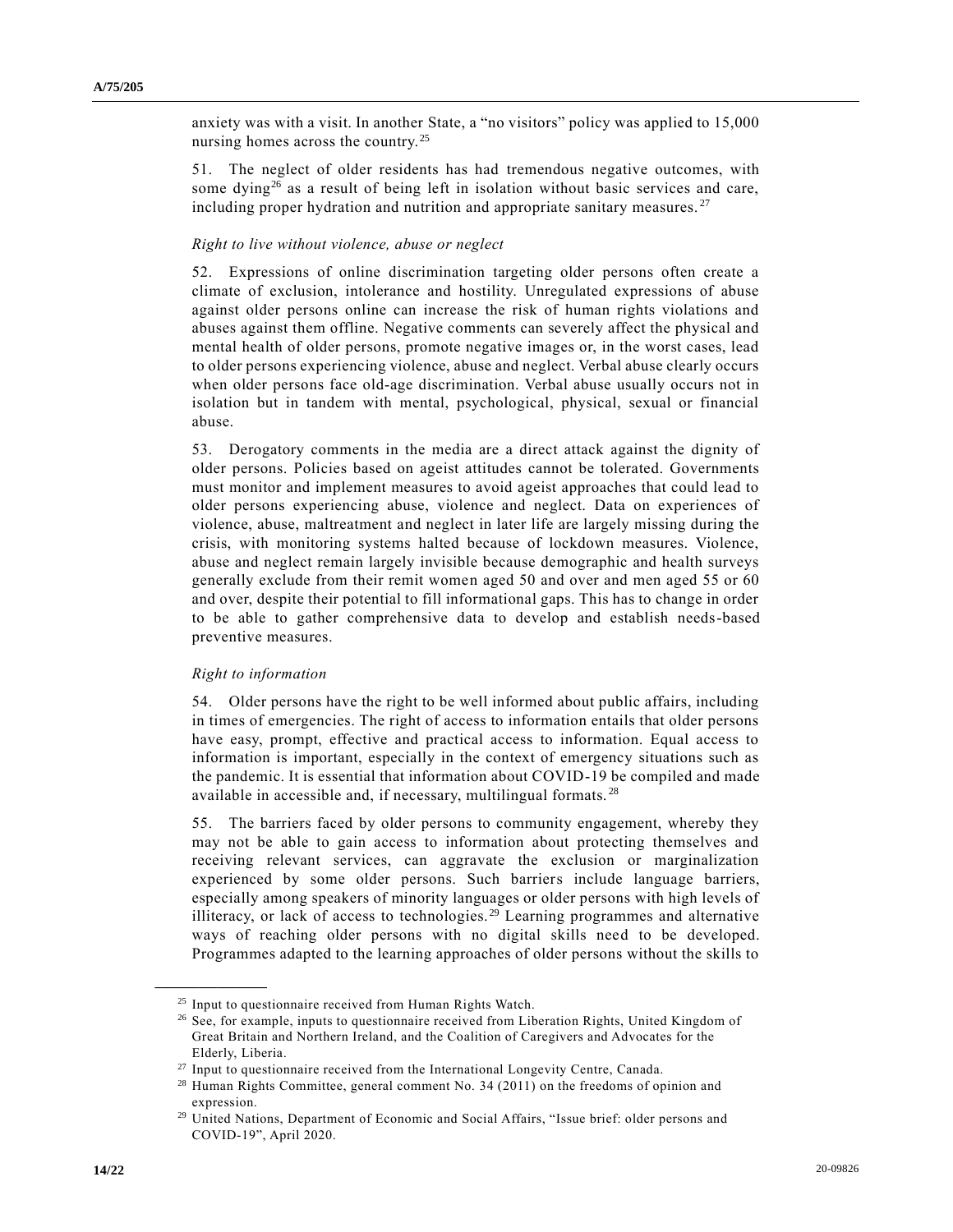use new communications technologies should be made available. Older persons from low socioeconomic and educational backgrounds and of higher age should be taken into account during the development of the curricula of lifelong learning programmes.

56. Digital exclusion significantly impedes the access of older persons to essential information regarding the pandemic and related health and socioeconomic measures. Low digital literacy rates, unequal power relations within households that may deny older persons' access to mobile telephones, hearing and visual impairments, and cognitive impairments, such as dementia, may effectively exclude older persons from information on COVID-19 and support services (see [A/HRC/42/43,](https://undocs.org/en/A/HRC/42/43) para. 74). Older persons who live alone, in care homes, in rural or remote areas or in areas lacking connectivity might have limited access to information distributed through new technologies because of a lack of access to devices and limited digital skills and assistance. For older persons in less developed countries and those living in emergency situations or precarious conditions, such as refugee camps, informal settlements and prisons, difficulties in gaining access to information and technological challenges may be exacerbated. Working with communities and using a variety of formats, such as radio broadcasts, print notifications and text messag es, may ensure that critical information reaches older persons regarding measures to protect themselves from COVID-19 and how to receive services.<sup>30</sup>

57. Older persons must have access to public information on the COVID-19 response to enable them to take informed decisions and to challenge or influence public policies. Ensuring such access promotes accountability and makes it possible to establish controls to prevent the abuse of power. Similarly, the voices, perspectives and expertise of older persons in identifying problems and solutions are sometimes not sufficiently included in policymaking, particularly in areas in which older persons are affected by the decisions under consideration. It is important to review participation modalities at the national and global levels to ensure that the voices of older persons are heard, to harness their knowledge and to strengthen their participation in decision- and policymaking.

58. Older persons who are under stress or experiencing social isolation or other forms of disruption might not be fully aware of, or might even deny the threat posed by, the pandemic. In this context, the role of the State is to maintain trust among health personnel, public authorities and older persons through appropriate communication. The digital divide is visible in access to information when older persons are in need of support or help because of abuse or neglect. Because of lockdowns and physical distancing measures, many older persons living alone, with their families or in institutions did not have a chance to complain or even ask for help owing to the breakdown of their regular communication channels with their networks. Some civil society organizations and Governments found ways to bring the information to those in need through telephone hotlines or call services, but many older persons stayed in isolation with severe negative effects on their lives.

59. Owing to prevention efforts in response to the pandemic, crucial information may not have reached older persons living in camps for internally displaced persons because of a lack of basic support to receive such information, including access to the Internet or smartphones. Older internally displaced persons mostly live at camp borders, are often overlooked in the provision of resources for an adequate standard of living and are not the focus of humanitarian organizations.

<sup>&</sup>lt;sup>30</sup> United Nations, "Policy brief: the impact of COVID-19 on older persons".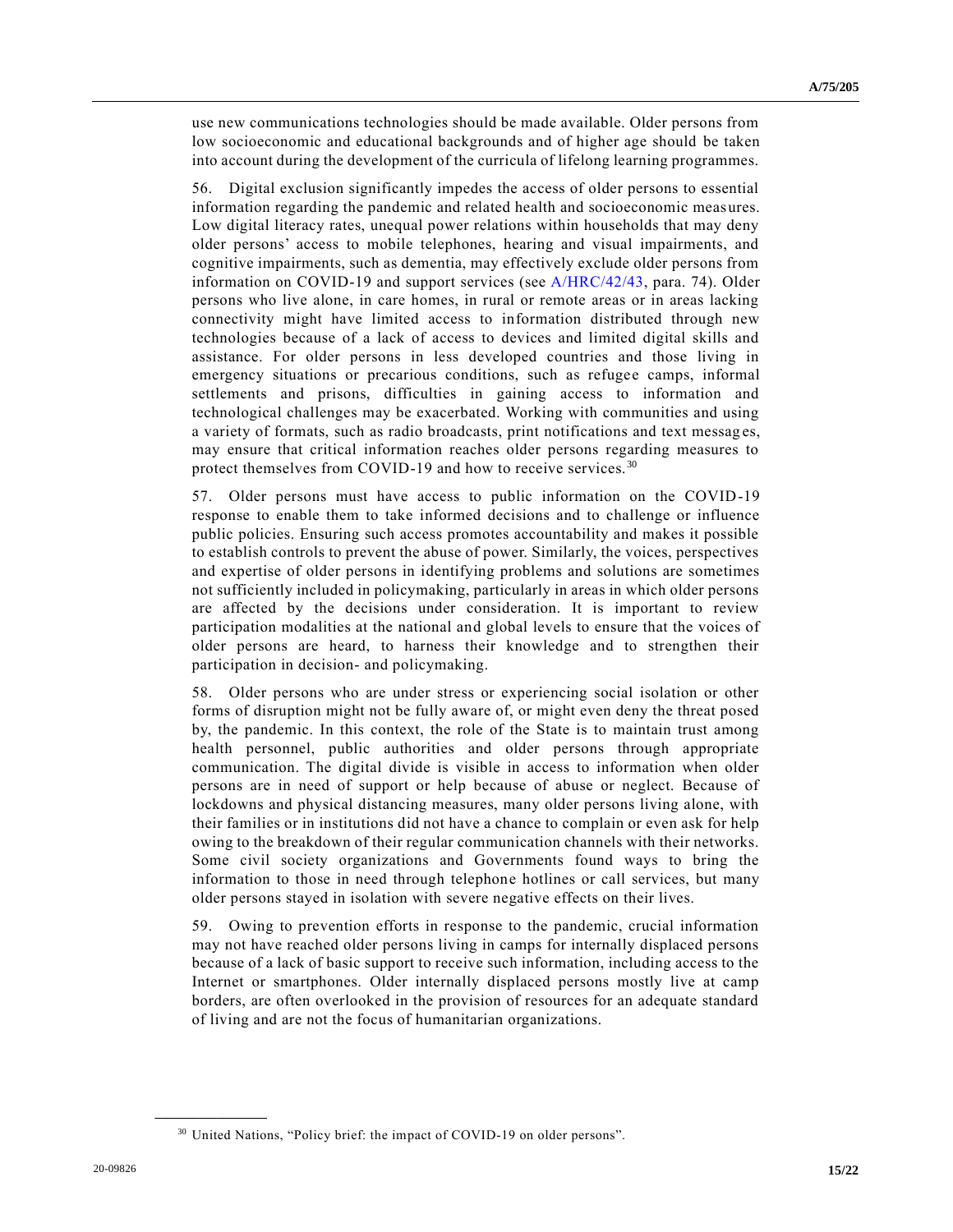## *Missing data*

60. Comprehensive, meaningful and reliable data play a key role in enhancing the understanding of global ageing and its impact on different age groups. Such data provide essential information about the needs of older persons and create the conditions to assess the effectiveness of existing measures. They also provide the evidence base required to identify gaps and to improve the formulation of targeted measures, monitor their implementation and report on progress. Data are necessary to show how the accessibility of the built environment, income adequacy or social protection enable or restrict the autonomy of older persons. The inclusion of older persons in public data, disaggregated by age, sex and relevant socioeconomic characteristics, is essential for effective public policymaking that is inclusive of older persons.

61. A comprehensive data set could help to address the estimated 80 per cent underreporting rate, which is attributed to older persons' fear of exposing a family member, losing services or being placed in a nursing home against their will, the lack of support and information, and the internalization of ageism, which leads older persons to play down abuse.

62. The framing of the ageing category for statistical purposes reproduces societal assumptions about later life and older persons, including ageist attitudes. Engaging older persons and their representative organizations in data collection efforts would improve the breadth and depth of information on this population group, avoiding stereotypical and simplified portrayals of old age and older persons, which may perpetuate their exclusion and discrimination. It will ensure that data depict not only the challenges faced by older persons, but also the opportunities of ageing both at the societal and individual levels.

63. Another key function of data collection is its contribution to awareness-raising and empowerment. Shedding light on the structural and systematic ways in which older persons are left behind and on the roles in which they contribute to society can help to gradually change perceptions of later life, so that it is seen as more than just an inevitable stage of deficit and decline.

64. To prevent inequalities in old age, interventions are needed in early life. For data to effectively inform action, a life-course approach should be taken, and the early- and mid-life factors that have the greatest impact on later life should be identified. Furthermore, factors such as socioeconomic conditions, gender, disability, ethnicity and minority status and other characteristics and conditions that may lead to inequalities tend to be amplified in old age.

65. The prevalence of multiple, intersecting and aggravated forms of discrimination faced by older persons and the high incidence of poverty and isolation among older persons, especially older women, older persons with disabilities, older persons of African descent, older persons belonging to indigenous communities or to national, ethnic, religious or linguistic minorities, older rural persons, older persons living on the streets, older migrants and older refugees, need to be highlighted and supported by significant data to allow for informed policymaking to tackle the colossal task of old-age exclusion and inequality.

66. The COVID-19 pandemic has further revealed the invisibility of older persons in public data analysis, as recognized by the Secretary-General in his policy brief on the impact of COVID-19 on older persons. In the context of the pandemic, the Statistics Division is stepping up its support for standardized data collection. UNFPA, the Economic Commission for Africa and the Global Partnership on Sustainable Data for Development decided to provide data support to African countries for COVID-19. The UNFPA Global Ageing Network produced a technical brief that focuses on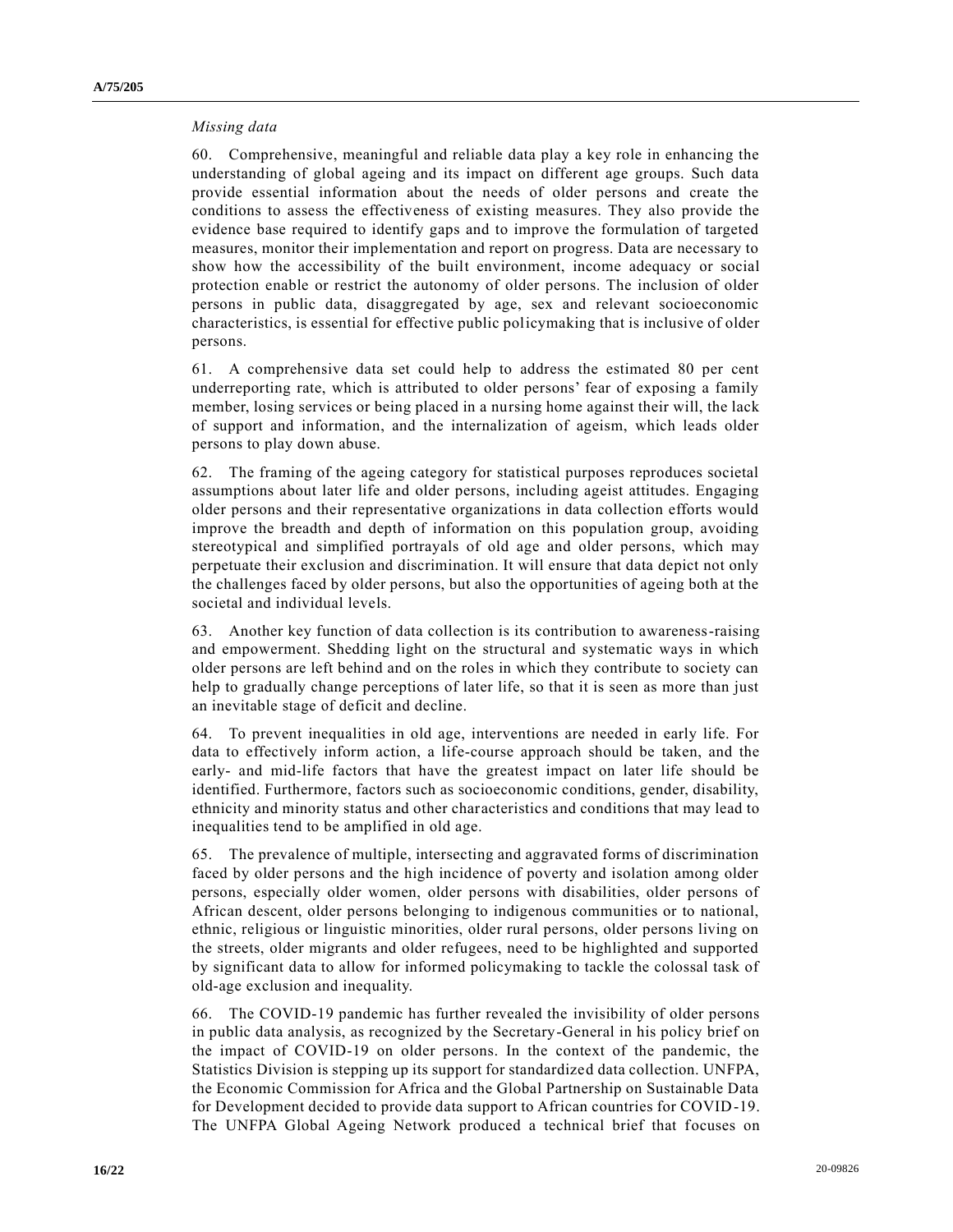initiatives related to protecting the human rights and health of older persons in the context of COVID-19. In the brief, UNFPA noted its capacity to help Governments to rapidly generate population data and illustrate demographic risks, including the numbers of older persons and their living conditions. UNFPA stands ready to support Governments and United Nations country teams and raise their awareness of resources by providing advice on standardized collection to health ministries to ensure that all national surveillance data are disaggregated by age, sex and disability. <sup>31</sup>

### *Access to justice*

67. The legal and policy responses to COVID-19 developed by States have wide ramifications that affect a broad range of human rights, including the right of access by older persons to justice in a timely, fair and effective manner. Access to justice is a crucial, cross-cutting right that enables rights holders to exercise all their human rights.

68. The economic impact of the pandemic will significantly affect older persons and likely aggravate the existing multiple forms of discrimination faced by, and the high incidence of poverty and isolation among, older persons, in particular older women, older persons with disabilities, older persons of African descent, older persons belonging to indigenous communities or to national, ethnic, religious or linguistic minorities, older rural persons, older persons living on the streets, older migrants and older refugees. Existing inequalities faced by older persons are being magnified in areas such as access to health, employment and livelihood, and there is an increased need for accessible juridical mechanisms to redress rights violations and to ensure protection from abuse, violence and neglect and ageism and age discrimination in relation to housing, employment, access to health benefits and social protection. Older persons require access to legal services, and legal information is critical for them to be able to exercise their human rights.

69. The pandemic also brings to the fore the specific justice needs of older persons, such as addressing the rise in violence, maltreatment and abuse. Since the outbreak of COVID-19, there have been widespread reports of increased rates of violence against women, in particular intimate partner violence. Older persons who are quarantined or in lockdown with family members or caregivers may also face higher risks of violence, abuse and neglect, as well as heightened risks in gaining access to justice. This also applies to older persons living in precarious conditions, such as refugee camps, informal settlements and prisons. There are distressing reports of older persons in care homes and institutions experiencing neglect or mistreatment. It is vital that older persons have access to justice and other necessary social services, including shelters.

70. Ensuring access to justice requires not only effective remedies, but also enhanced awareness by older persons of their rights and the availability of legal aid. It is also essential that the specific needs of older persons in terms of accessibility be adequately taken into account. Measures in that regard should include preferential treatment of older persons in judicial proceedings, the provision of adequate information in an age-friendly manner and the removal of physical barriers in court buildings. It is also important that members of the judiciary receive training on the rights of older persons.

71. The pandemic has had an unprecedented effect on the functioning of justice systems. Courts are closing or reducing or adjusting their operations, which can negatively affect the provision of timely and fair hearings, contribute to increased

<sup>&</sup>lt;sup>31</sup> United Nations Population Fund, "Global technical brief: implications of COVID-19 for older persons – responding to the pandemic", 24 April 2020.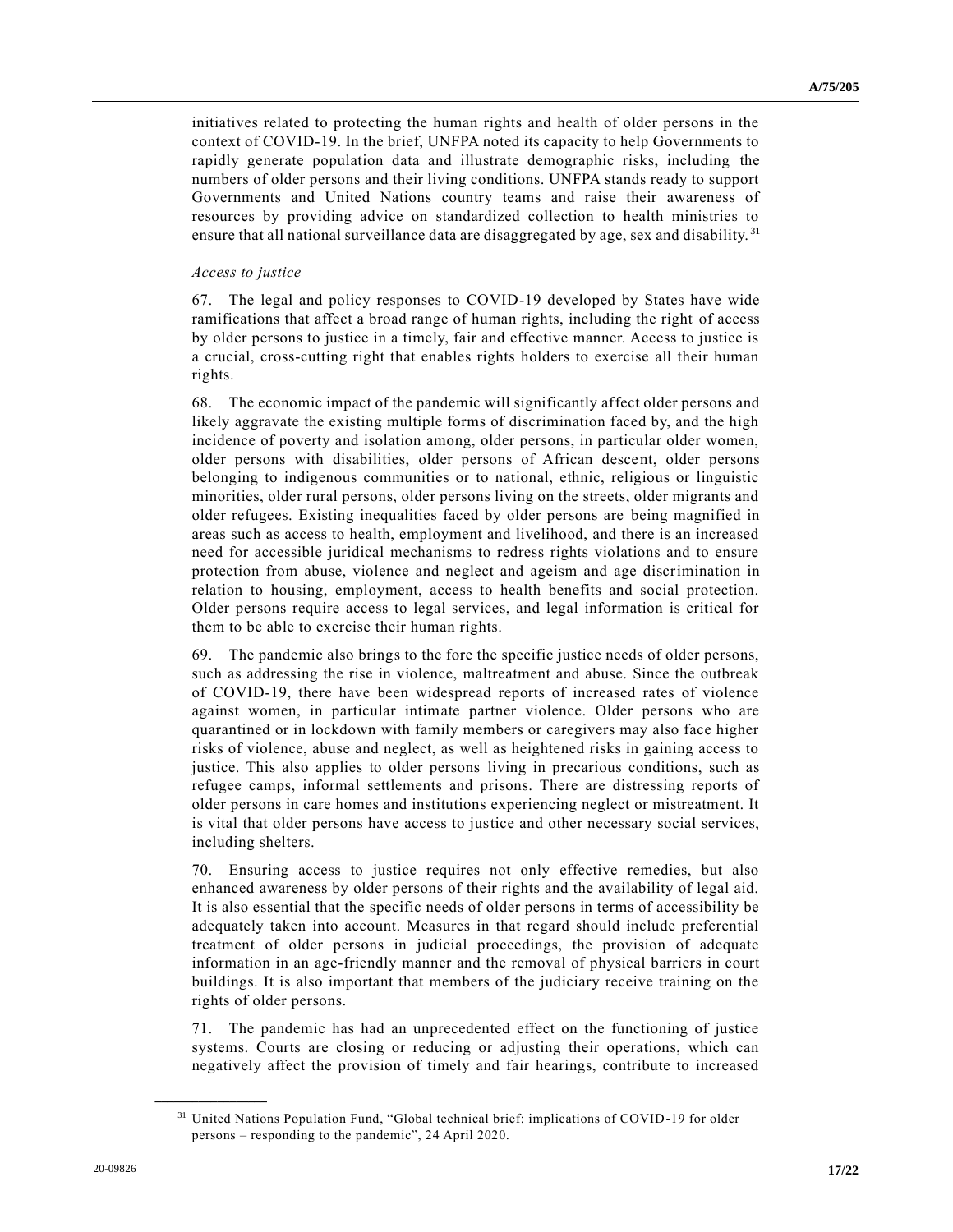case backlogs and lead to longer judicial and administrative proceedings. Older persons must have access to legal information and an understanding of court procedures in order to realize their rights.

72. The unhindered access of older clients to all stages of proceedings and to case files is vital to ensure that they can receive the necessary legal support. Older persons need to be empowered to use digital technology, including videoconferencing facilities, and to communicate by telephone or with messenger apps to enable them to adhere to physical distancing measures. Procedural accommodations need to be made for older persons, in particular those with disabilities. In many crisis contexts, connectivity and access to the Internet may be limited, and there is often a clear gap in digital access affecting older persons.

# **IV. Conclusions and recommendations**

73. **The report of the former Independent Expert on the human rights protection of older persons in emergency situations [\(A/HRC/42/43\)](https://undocs.org/en/A/HRC/42/43) lays the groundwork for the protection of older persons during emergencies, and many of the recommendations remain relevant in the context of the COVID-19 pandemic. Her comprehensive report in which she outlined protection gaps in the international legal framework [\(A/HRC/33/44\)](https://undocs.org/en/A/HRC/33/44), together with the Secretary-General's policy brief on the impact of COVID-19 on older persons, which was endorsed by 146 Member States, could guide the actions of Governments, civil society organizations, private support entities, health facilities, providers, institutions and hospitals, and older persons themselves. These actions must be grounded in human rights principles, based on accountability and non-discrimination, implemented within the international human rights framework and involve the full participation of older persons.**

74. **The Independent Expert reiterates the need for action in the four key areas highlighted by the Secretary-General in his policy brief, namely, ensuring that difficult health-care decisions affecting older persons are guided by a commitment to dignity and the right to health; strengthening social inclusion and solidarity during physical distancing; integrating a focus on older persons into the socioeconomic and humanitarian response to COVID-19; and expanding participation by older persons, sharing good practices and harnessing knowledge and data.**

75. **As noted above, many of the lessons from the former Independent Expert's report on the human rights protection of older persons in emergency situations apply in the context of the pandemic, including the need for a systematic approach to data collection and analysis at all levels, outside of the emergency response system that will, hand-in-hand with a human rights-based approach to inclusion of older people, create a body of disaggregated data that can be used for contextual analysis. The few responses received to the questionnaires that provided detailed information on older persons, including not only data but also measures taken, confirm the lack of a systematic and evidence-based approach to older persons. Although older persons constitute a focus group in the context of the pandemic, they remain chronically invisible.**

76. **The current stage of the pandemic corresponds to the beginning of the emergency response, including the needs assessment phase, which will determine the subsequent course of action. As stated by the former Independent Expert, "failing to identify the needs, vulnerabilities and capacities of older persons at this stage will lead to an inadequate response that will not meet the needs or utilize the capacities of older persons" [\(A/HRC/42/43,](https://undocs.org/en/A/HRC/42/43) para. 85). As the pandemic**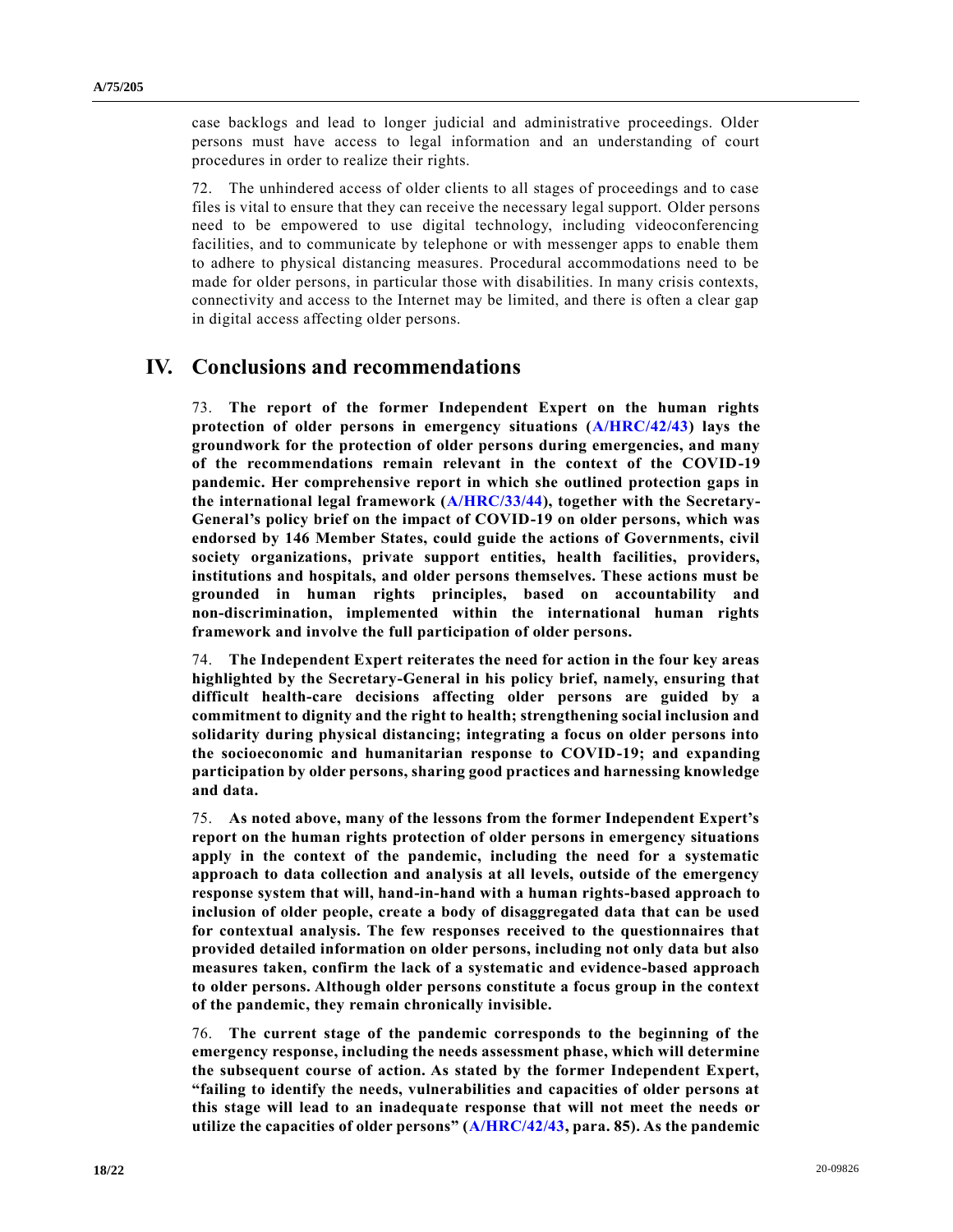**continues to spread and re-emerge around the globe, the Independent Expert calls on States to step up their efforts to support older persons and to uphold their rights and dignity at all times. The Independent Expert urges States, civil society organizations, United Nations organizations and human rights institutions to make older persons a priority in their future work.**

77. **Efforts to protect older persons should not overlook the many variations within this category, their incredible resilience and positivity, and the multiple roles they play in society, including as caregivers, volunteers and community leaders. It is essential to be aware of and embrace the full diversity of persons in the older persons category. Women, for instance, are overrepresented among both older persons and the paid and unpaid care workers who look after them. The important contribution of older persons to the crisis response, including as health workers and caregivers, must be recognized.**

78. **The lack of a comprehensive and integrated international legal instrument to promote and protect the rights and dignity of older persons continues to have significant practical implications, including for older persons in emergency situations. Current instruments do not specifically address the issues of ageing or make them sufficiently visible, and therefore preclude older persons from the full enjoyment of their human rights. Crucial areas that have not been covered extensively include legal capacity, quality of care, long-term care, palliative care, assistance to victims of violence and abuse, available remedies, independence and autonomy, and the right to an adequate standard of living, in particular with regard to housing. Each of those areas raises a set of issues and protection concerns that deserve in-depth analysis, taking into account regional specificities and best practices.** 

#### *Ageism and age discrimination*

79. **At times when solidarity between generations is crucial, stigmatizing language should not be tolerated. Governments should monitor and implement measures to prevent ageist approaches, which can lead to older persons experiencing abuse, violence and neglect. Older persons need to have access to accountability mechanisms that provide remedies and redress when their human rights are violated. States should ensure that measures to protect the human rights of older persons, including their right to health during the pandemic, are in compliance with human rights law and do not discriminate on the basis on age. Isolation measures targeted at protecting older persons from contracting the virus should be voluntary and respect the independence and dignity of older persons. Older persons should be consulted. The Independent Expert notes the absence of age as a clear ground for discrimination, which reveals a gap in the international human rights framework.**

80. **Policies that limit the freedom of movement of older persons to specific time frames exceed the requirements of proportionality as applied to freedom of movement and should be avoided. At the very least, time restrictions that are imposed in order to safeguard the health of persons of increased vulnerability, including older persons, as well as persons with underlying health conditions, should be optional.**

#### *Right to health*

81. **It is important for countries to scale-up their health services. In this regard, developed countries must assist less developed countries in bolstering their health systems and their response capacity to mitigate the disproportionate effect on older persons. Triage procedures must be in line with human rights.**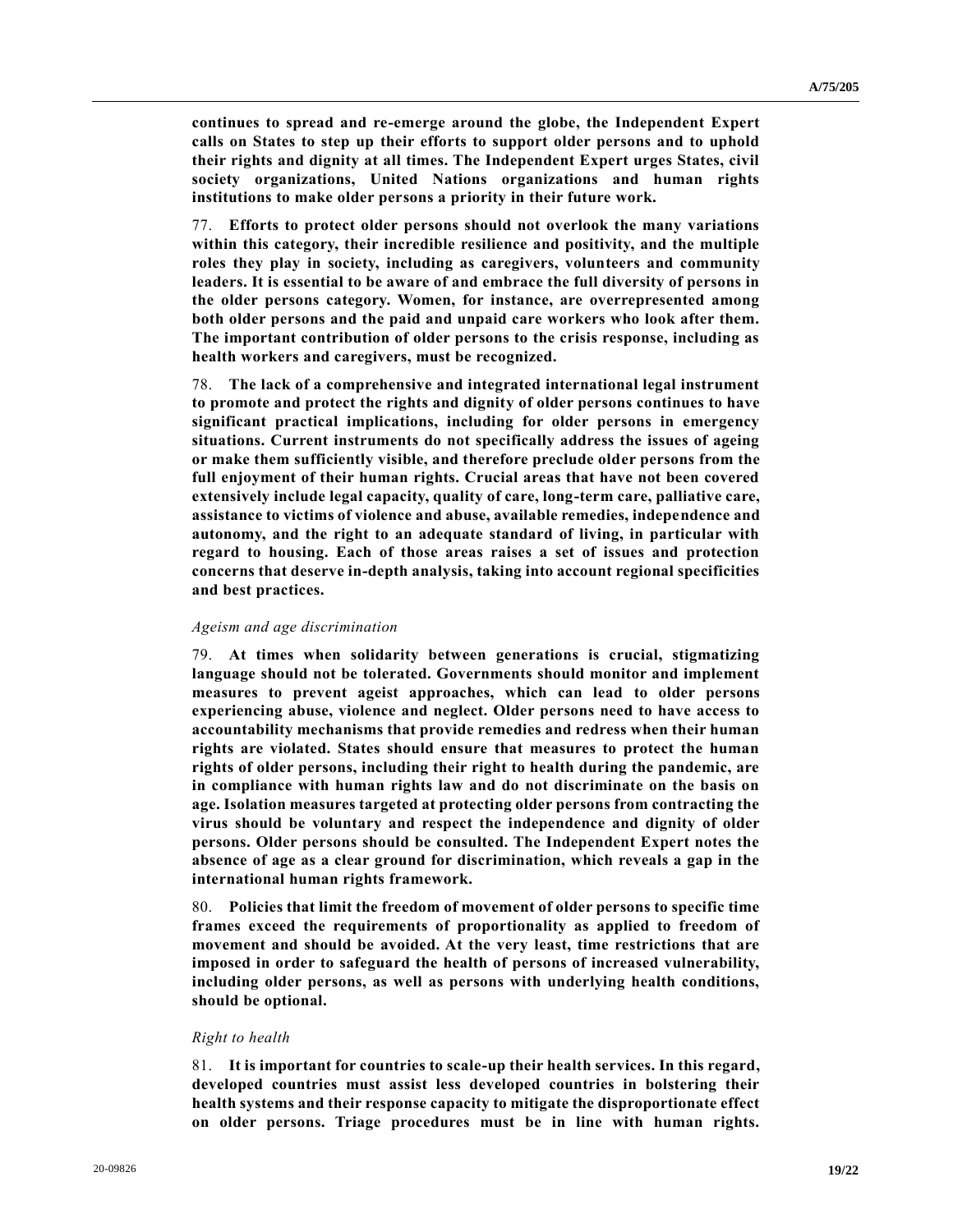**Withholding or refusing the provision of medical treatment on the basis of an age limit or social worth is prohibited under international human rights law. States must ensure that medical services, which are crucial for the continued healthy living of older persons, are available on a non-discriminatory basis, even during lockdowns.**

82. **To ensure the smooth delivery of reduced health services during emergency situations, older persons should be provided with related information that is easy to understand and accessible. Withholding treatment to patients without having obtained their full and informed consent is not in line with human rights law. In order to achieve the full realization of the right to health, States must adopt and implement national health policies or strategies and plans of action based on an assessment of the needs of older persons. Such assessments should be adapted to the needs of older persons and be carried out in consultation with, and with the full participation of, older persons. Older persons living in institutions or alternative settings or at home should not be left behind.**

#### *Right to long-term and palliative care*

83. **Data on experiences of violence, abuse, maltreatment and neglect in later life during the pandemic, which are largely missing, should be collected and analysed. Monitoring systems that have been halted because of lockdown measures should resume immediately. States must ensure that good-quality longterm and palliative care is available, acceptable and accessible and enable timely access to information about existing options for palliative care, support and services. Palliative care is an obligatory and integral part of the full realization of the right of everyone to the highest attainable standard of physical and mental health. States should ensure that adequate resources are directed towards providing supportive and palliative care. The Independent Expert notes the current lack of a normative framework governing the right to palliative care in the international legal framework.**

84. **The Independent Expert recommends that, rather than imposing a blanket ban on visits, measures should be put in place to keep residents and staff safe. Such measures could include a ban on visitors who are sick, a limit on the number of visitors, a requirement to wash hands, a separate room for visits and a minimum physical distancing rule. There has been an absence of preventive mechanisms during the pandemic, and older persons have suffered as a result of neglect from care irrespective of their living situations, be they residing at home or living in communities or care homes.**

## *Violence*

85. **As in the case of older persons in emergency situations, such as humanitarian, conflict or post-conflict settings, older persons are more affected than the average population during a crisis as a result of their specific vulnerability patterns. They can also be more at risk of abuse, as has been evident during the pandemic, in both care homes and private homes. There continues to be a need to develop tools to recognize and identify risk factors in the population of older persons affected by a crisis and to ensure that contact and communications between older persons and their social support networks are established and maintained, and that shelters are managed in an age-sensitive manner.**

86. **More awareness is needed of the fact that violence against older persons constitutes a human rights violation. Measures must be taken to ensure continued access to essential support services for older victims of violence,**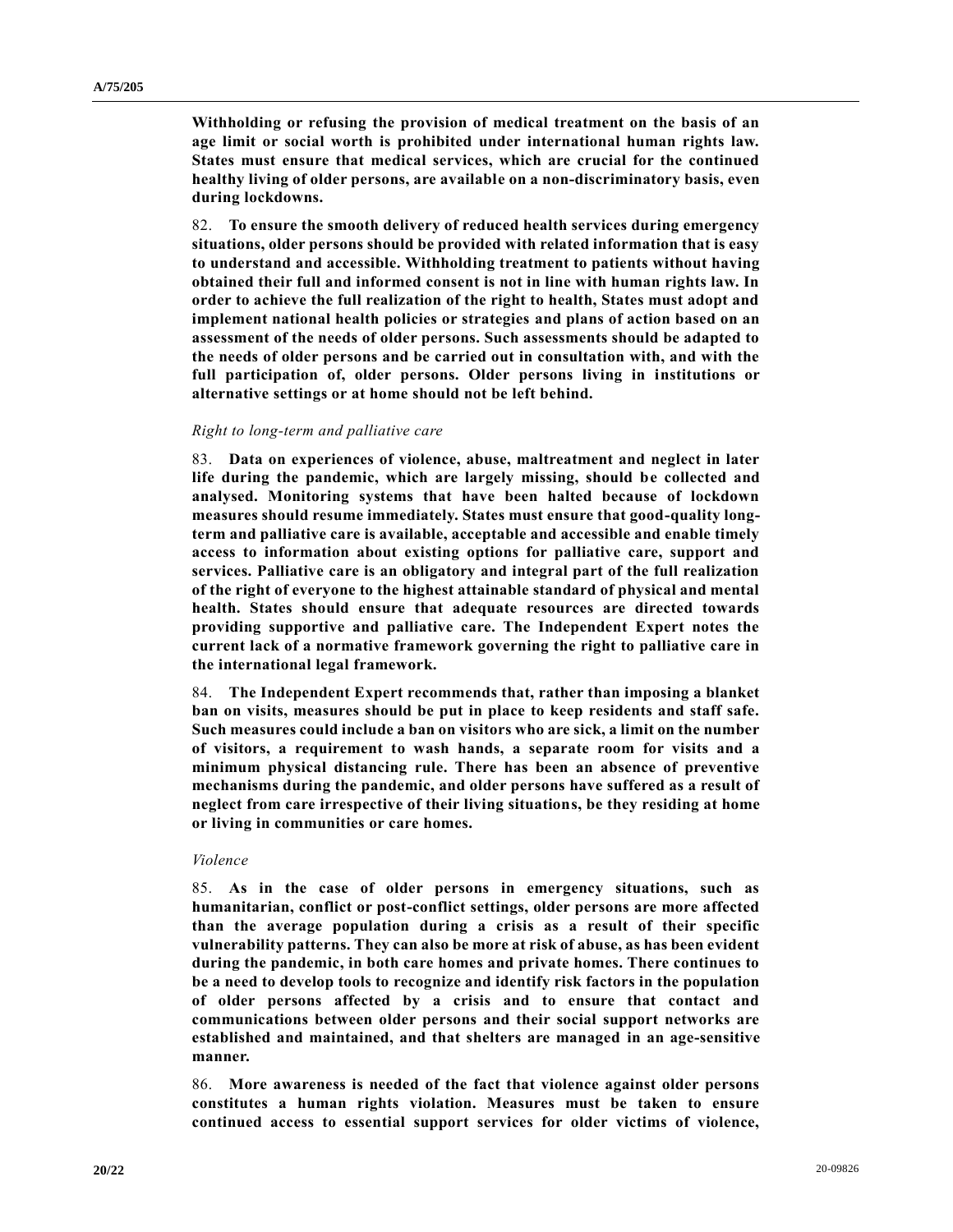**maltreatment, abuse or neglect, especially when their movement is restricted. Such measures include protection measures to ensure that older victims can remain at home and be protected from further violence, as well as measures to ensure access to shelters, taking into account the availability of quarantine spaces, as necessary. There is also a need to prepare for an increase in demand for emergency hotlines, essential housing, legal aid and police and justice services. Hotline staff should be equipped with up-to-date information on the solutions and protection measures available to older victims and those at risk while emergency measures are in place and when measures are scaled down.**

### *Digital divide*

87. **With the acceleration of the use of online and mobile services as a result of restrictions of movement, it is essential to ensure that information is accessible to older persons in terms of language and format and that it is available for those with limited knowledge of and access to online services. Lifelong learning programmes need to take into account digital literacy programmes and support services to make information and services accessible for older persons, as well as the infrastructure required to access the Internet. To ensure access to justice in the context of the limited connectivity or heightened digital exclusion of older persons, older persons must be equipped with the skills to use online services, and these services must meet their needs. Supporting community-based paralegals and civil society organizations can also be effective in teaching people how to make use of online services, sharing information and developing referral mechanisms, while keeping a safe distance and following procedures to minimize the spread of the virus.**

#### *Information*

88. **Information on the pandemic, services, access to health care and social security needs must be provided in an easy to understand and accessible way or with the support of focal points to ensure that older persons have access to such information. Additional efforts must be made to support the access of older persons to information and their awareness of their rights. Justice sector actors play a critical role in disseminating information on rights, access to justice services and access to benefits pertaining to the COVID-19 response. Advocacy and information campaigns related to the COVID-19 pandemic need to be developed in accessible languages and formats and disseminated through traditional and social media to specifically target older persons. Any measures taken to change the way in which justice is delivered and sought should be communicated promptly, clearly and accurately and through accessible means for older persons.**

#### *Legal aid and assistance*

89. **It is essential that legal aid be available to older persons when they are unable to secure access to essential services as part of the COVID-19 response, such as health care or social protection. Efforts should be made to legally empower older persons, including by providing them with information on their rights, guidance on how to access benefits and support in filling out forms, in particular for older persons who are illiterate, do not speak or read the official language of the country, or cannot access online services.**

90. **The Independent Expert encourages States to provide older persons' organizations the associational standing to sue, thereby allowing for strategic litigation or opt-in collective action, or to establish collective redress mechanisms that are tailored to overcome the particular difficulties encountered by older**